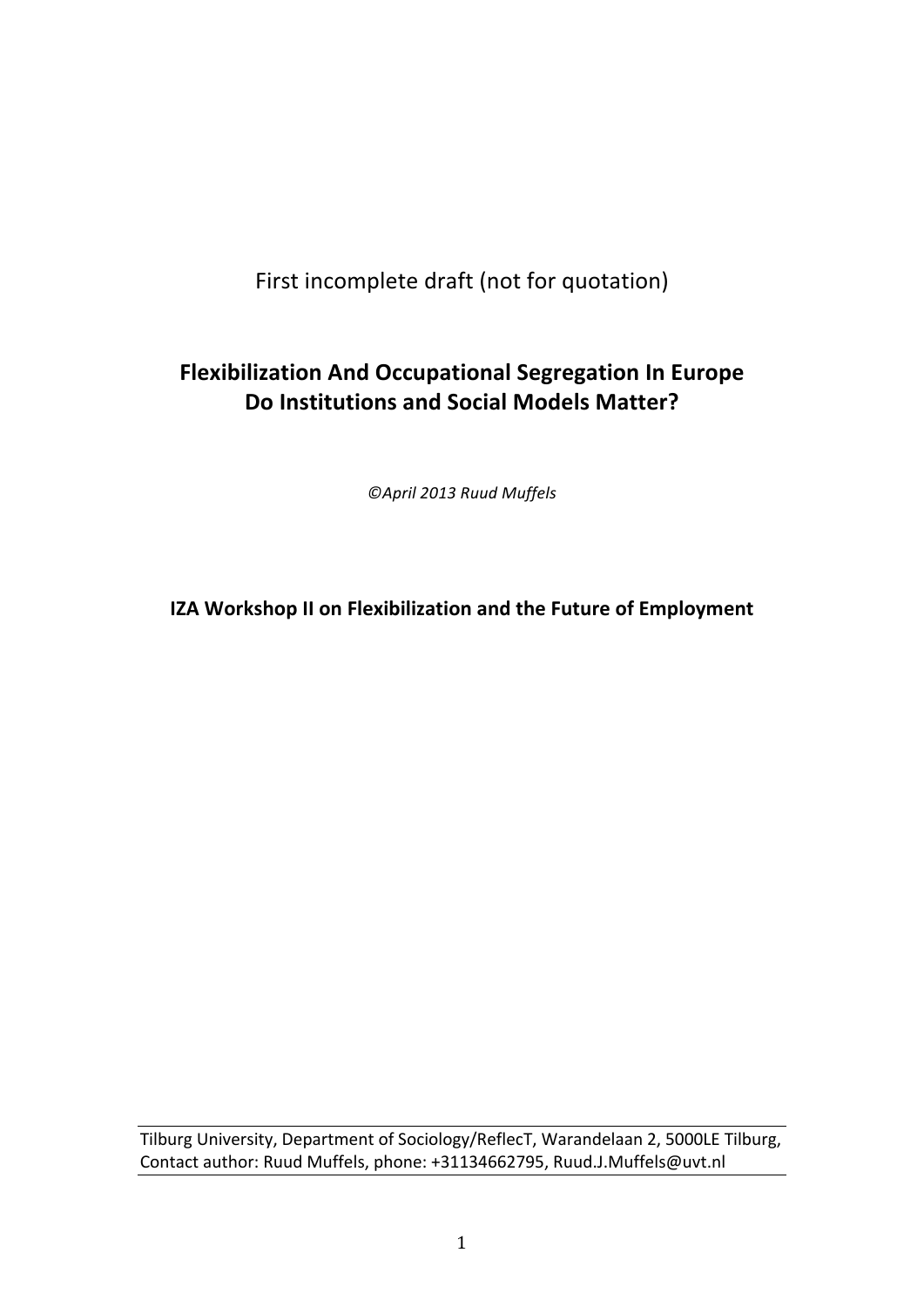## **1. Introduction**

The trend of increasing flexibilization at the margins being the ultimate consequence of increased international competition and globalisation is in the literature associated with the erosion of internal labor markets (Gazier and Schmid, 2001), the shift from an industrial to a post-industrial or service economy and the shift from a manager's economy to an entrepreneurial economy (Audretsch & Turik, 2010). For the employment relationship at the level of the workplace, flexibilization implies a shift from lifetime employment to the 'boundary-less career' (Stone, 2005). That means that a larger part of the workforce is confronted with more frequent job changes during the working career also implying a shift from employer, sector and even profession. These shifts on the labor market are not evenly spread across the occupational distribution because they confront particular occupational groups more than others. They emerge to occur also unevenly across countries while more regulated countries show higher levels of temporary labor than less regulated or coordinated countries (Hall & Soskice, 2001). Occupational segregation patterns emerge to differ across the various social models as being distinguished in the regime literature. The purpose of this comparative chapter is to obtain more insight into the way flexibilization patterns with respect to the occupational structure within countries differs across regimes and social models. In particular we are interested in the question to what extent the variation in institutional design associated with these social models matters for the way flexibilization impacts on the occupational distribution. The main hypothesis underlying the entire study concerns the role of the replaceability of workers and the flexibilization of hiring and firing practices for explaining the dissimilar picture of flexibilization in particular countries, both of which are likely to be affected by the institutional context. The main question addressed in this chapter is to what extent the insider-outsider divide in terms of the job and employment security gaps work out differently in the occupational settings of the nine countries under study and the regimes they represent.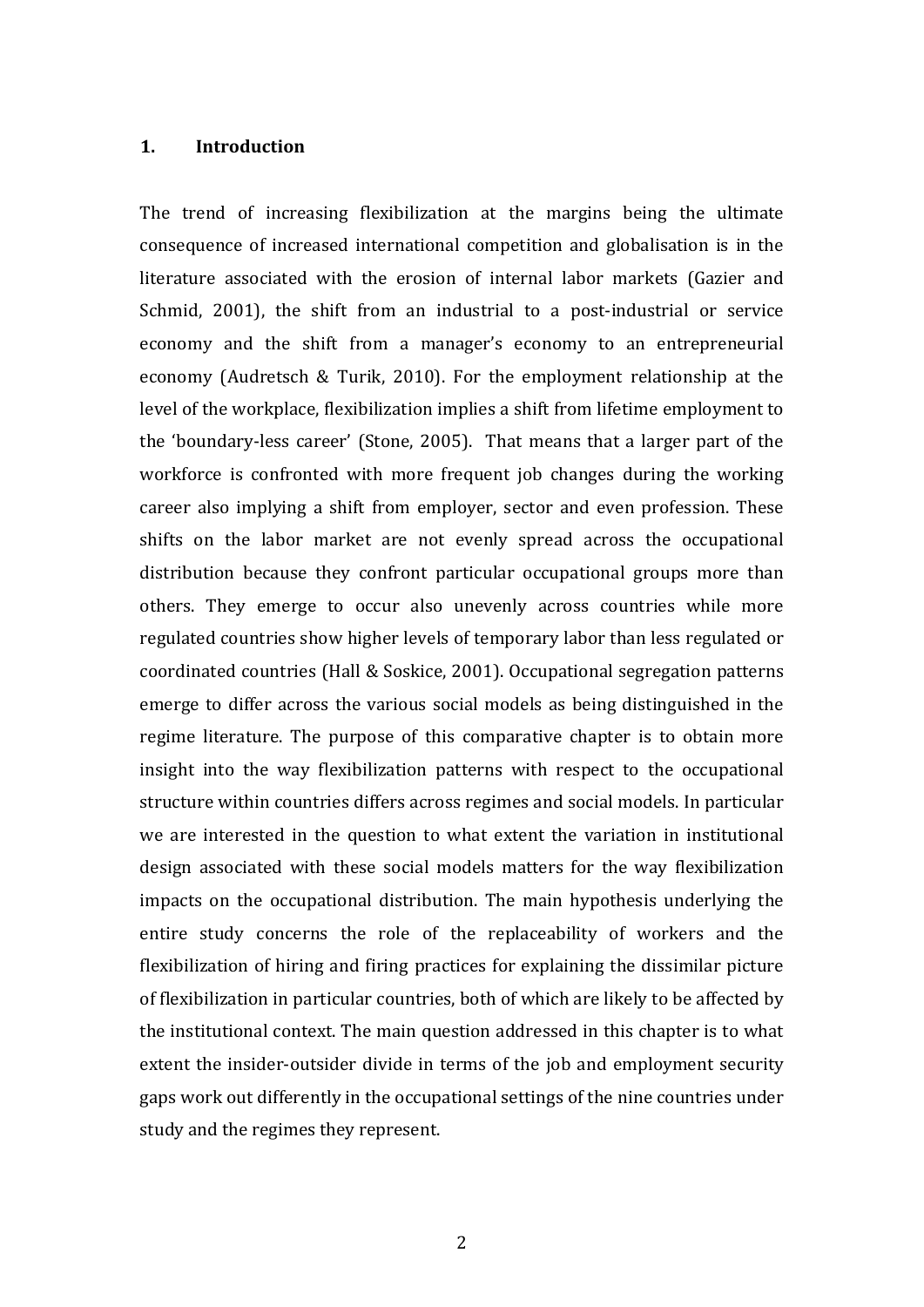The outline of the paper is as follows. In section 2 we sketch the theoretical and empirical background of the main research question in which we already show some evidence from the European Labor Force Survey and the Statistics on Income and Living Conditions (EU-SILC) to illustrate the points and issues addressed in the literature. In section 3 we focus on our main question on the dissimilar imprint of flexibilization on the occupational structure in the nine countries under study. Again we use the EU-LFS figures at the wake of the economic crisis in 2008 to answer the question. In section 4 we formulate some conclusions and discussion for further research.

# **2. Flexibilization at the margin: theoretical and empirical background**

The trend of 'marginal flexibilization' (Eichhorst & Marx,  $2010$ ) is not unique anymore for the highly regulated countries in the Southern part of Europe but increasingly common in Continental, Eastern and Northern Europe. Only in the Western Anglo-Saxon countries the shares of flexible labor are still relatively low. The way however policies and institutions adapted to the flexibilization trend appears very different across Europe. The route of the Danish 'flexicurity' model with low levels of employment protection but relatively high shares of regular contracts and generous benefit levels, coupled to investment in skill formation to safeguard career-long employment security, is very different from the insider-outsider flexibilization route taken by the Mediterranean and also some Central-Eastern countries. In the South the pattern of 'marginal flexibilization' seem to confront the youngsters in particular whereas in the Nordic and Continental countries it confronts notably the low-skilled worker. The Central Eastern countries take a position in between whereby flexibilization at the margin is age as well as skill-related (Muffels, 2013). Below we will present some more evidence on how marginal flexibilization is spread across the European scene.

In Figure 1 we show the evolution of the share of temporary employment in the eight European countries plus France during the last decade, showing stability in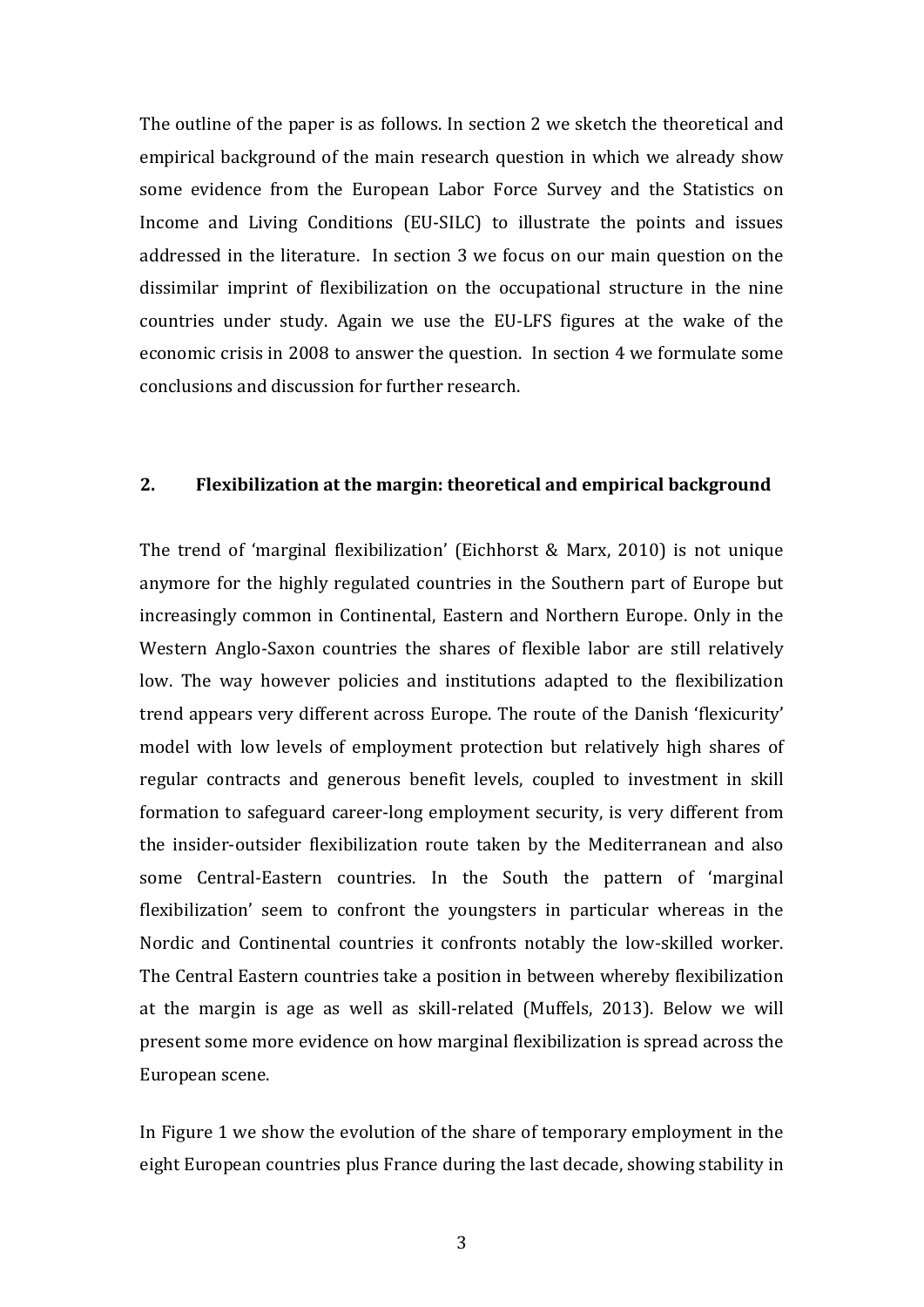France and the UK, a decline in Spain and a steady increase in the other countries. The decline in Spain is associated with the reforms in employment protection of temporary workers but especially the economic crisis strongly reducing the demand for labor including temporary labor. The shell of insecure jobs acts particularly in regulated countries as a 'flexible buffer' expanding in the recovery but contracting in the downturn (the so-called 'honymoon' effect of Boeri & Garibaldi, 2007; see also IMF, 2010 and Schmid, 2010). The figures for EU27 however show a steady path even during the crisis when a decline was expected. 



The evidence shown here pertains to the rise in the share of temporary jobs only but flexibilization becomes also manifest in the increase in very small part-time jobs and in increasing numbers of self-employed workers working on their ownaccount. For these categories of workers self-employment might be a 'secondbest option to regain employment because the preferred permanent job is unavailable for various reasons. In Figure 2 we show the size of the flexible shell once we add these groups to the picture. The UK, the Netherlands and the Southern countries have rather large shares of solo self-employed workers.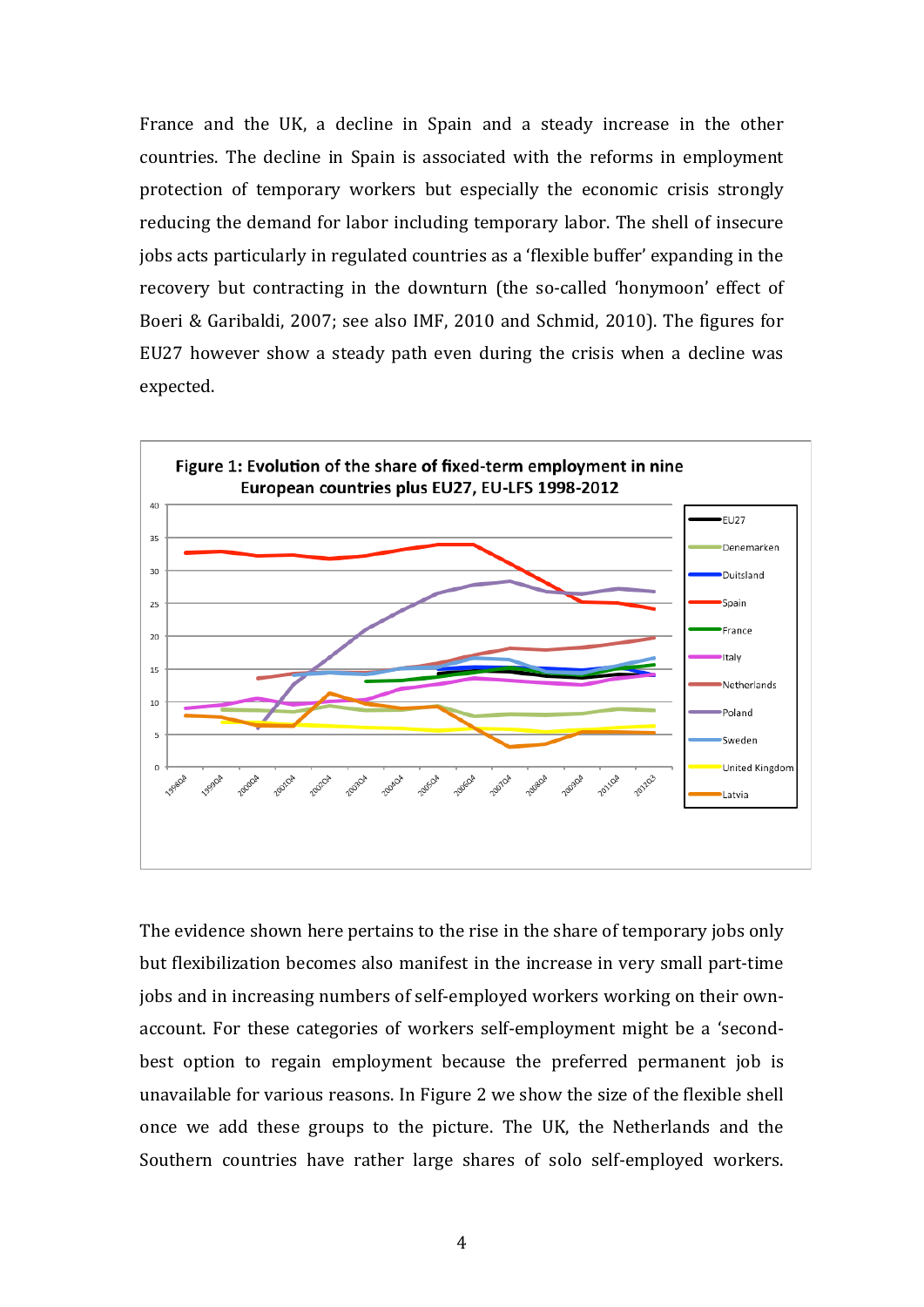Poland and Spain have the largest share of flexworkers followed by the Netherlands that seems to have also many small part-time jobs. Poland and Spain have a large share of temporary workers.



#### *Role of governance*

The national labor markets perform very differently in economic and social terms and represent rather distinct ways of governance and social models (ILO, 2012). The role of governance with respect to job and employment security pertains to the impact of labor law regulations, public policies and private sector arrangements affecting security outcomes as discussed in the welfare state and industrial relations literature. Reference can be made to the seminal work of Esping-Andersen (1990; 1999; 2009) and the important contributions of Ferrera (1996) and Naldini (2003) for the welfare state literature and among others Scharpf (1997), Crouch and Streeck (1997) and Hall and Soskice (2001) for the industrial relations literature. We will not delve into this literature here because we are particularly interested in the way the flexibilization process impacts differently within countries on the employment structure in nine countries representing the regional clusters of countries such as the Nordic, Western, Continental, Central-Eastern, Baltic and Southern region. Nonetheless, the regional classification broadly matches the theoretical classification of countries based on the way countries achieve a particular combination of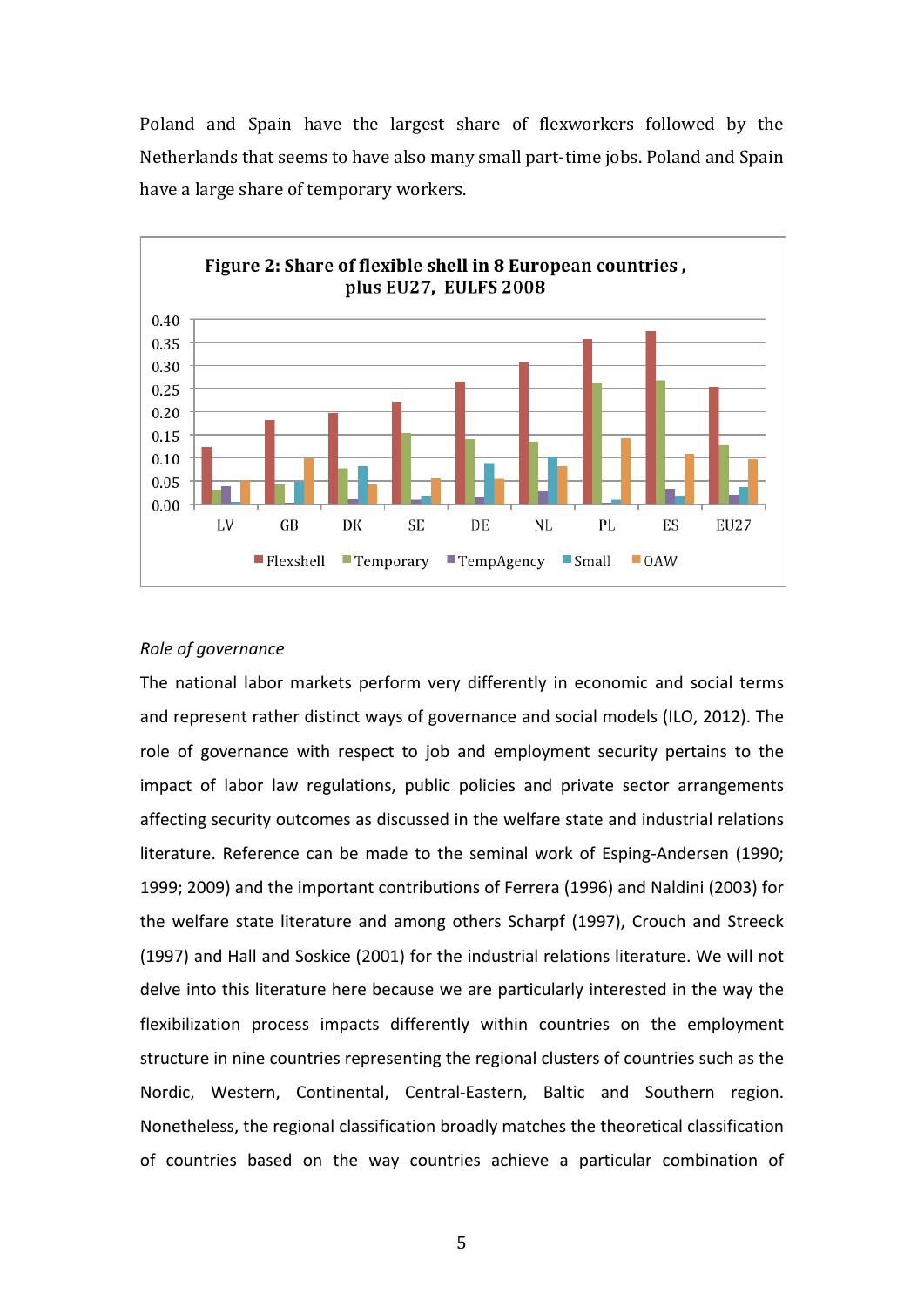flexibility and security outcomes (e.g. Muffels, 2008). In Table 1 we present some further evidence on the institutional features of the various labor markets in the selected countries. The countries with the strongest protection of the insiders are Germany, the Netherlands and France whereas especially Spain, Poland and Germany also have strong employment protection for the outsiders whereas the Netherlands and Sweden show a large gap between the EPL for permanent and temporary workers suggesting that this might be responsible for the strong increase of the flexible shell in these countries. Unemployment generosity is particularly high in the Nordic countries and the Netherlands but less so in the Southern region. The tenure figures show that in Sweden and Germany temporary jobs lasts longest and shortest in Spain for which reason Spain shows fairly high job mobility rates but only in temporary jobs. The Netherlands and Denmark spend most to active labor market policies.

|                   |     |                          |     |     |            | Tenure     | Tenure Temp |             |
|-------------------|-----|--------------------------|-----|-----|------------|------------|-------------|-------------|
|                   |     | Country EPL Reg EPL Temp | CD. | CB. | URR 5 year | (in years) | (in months) | <b>ALMP</b> |
| UK.               | 1.2 | 0.3                      | 2.9 | 0.0 | 61.0       | 8.6        | 15.0        | 0.4         |
| <b>DE</b>         | 2.9 | 2.0                      | 3.8 | 0.3 | 62.0       | 10.7       | 20.0        | 0.9         |
| <b>NL</b>         | 2.7 | 1.4                      | 3.0 | 0.4 | 73.0       | 10.0       | 10.4        | 1.2         |
| DK                | 1.5 | 1.8                      | 3.1 | 0.3 | 76.0       | 9.4        | 16.6        | 1.9         |
| <b>SE</b>         | 2.7 | 0.7                      | 3.8 | 0.4 | 67.0       | 10.4       | 21.4        | 1.1         |
| ES                | 2.4 | 3.8                      | 3.1 | 0.3 | 47.0       | 10.4       | 5.7         | 0.9         |
| <b>PL</b>         | 2.0 | 2.3                      | 3.6 | 0.1 | 50.0       | 11.0       | 16.5        | 0.7         |
| LV                |     |                          |     |     | 48.0       | 8.1        | 8.7         |             |
| FR.               | 2.6 | 3.8                      | 2.1 | 0.2 | 60.0       | 11.3       | 9.4         | 1.1         |
| EUR8              | 2.2 | 2.1                      | 3.0 | 0.2 | 60.8       | 10.2       | 14.5        | 1.0         |
| EUR <sub>27</sub> | 2.2 | 2.3                      | 3.3 | 0.2 | 46.1       | 10.8       | 13.7        | 0.7         |

Table 1. Insitutional featurs of the labor market in selected countries plus France

Note: CB=Collective Wage Bargain; URR 5 year=OECD 5 year unemployment replacement rate; CD=EPL collective dismissal; Tenure=Duration stay in current job; ALMP-Active Labor Market Policy expenditures as % of GDP

## *Increasing inequality and the insider-outsider divide*

The backdrop of the book is constituted by the implications of the ongoing long-term shifts in the sector and occupational structure in parallel with the trend of rising flexibilization for the labor market. Particular interest exists for the increased wage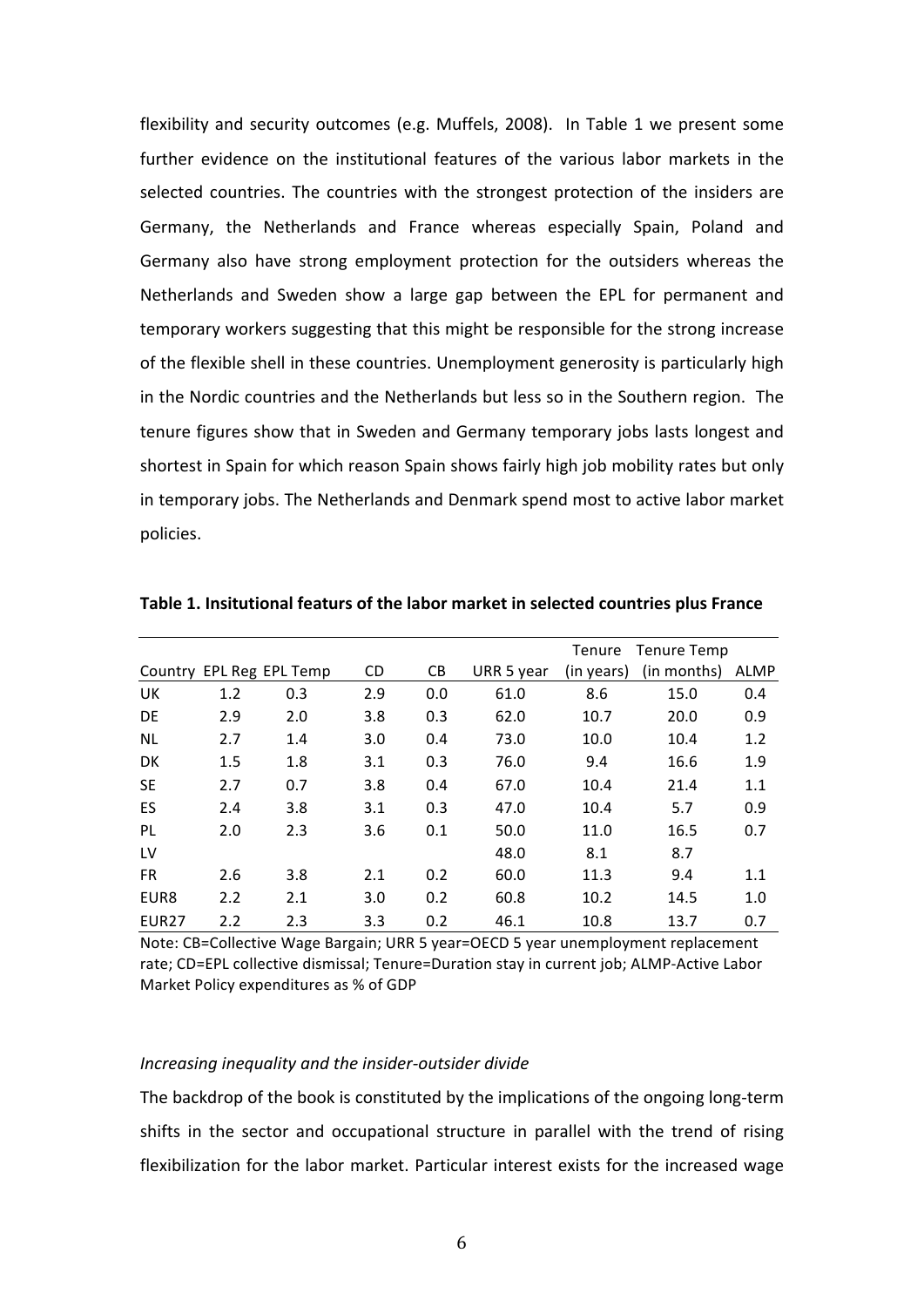and income inequality in many Western welfare states as well as the rising gap in job and employment insecurity between the insiders and outsiders in the various social models. The relationship between flexibilization and inequality is addressed in various strands of the literature notably in the scarring literature viewing the longerterm career effects of spells of unemployment or enrolment in a part-time, low-paid or bad-entry job (Ruhm 1989; Gregory and Jukes 2000; Booth & Francesconi 2002; Gangl 2006; Fouarge & Muffels 2009) and in the globalization (Acemoglu 2002; Autor 2008) and social stratification literature (Blossfeld et al., Barbieri, 2009; Giesecke 2009). The rising wage inequality since the mid 1980s is in this literature partly attributed to the growing insider-outsider wage gaps (IMF 2010; OECD, 2010). One of the important contributions here concerns the prominent amended "Skill Biased Technological Change" (SBTC) thesis of Autor et al. (2008). According to this thesis, the information and communication technology not only raises the demand for the high skilled and lowers the demand for the low skilled, but also reduces the demand for the intermediate skills. This results in a polarization between the high and lowskilled jobs in the economy with substantial effects on wage inequality (Autor, 2010). In two studies by DiPrete (2002; 2006) the increasing inequality is partly explained by different institutional answers to flexibilization tendencies also being the result of globalisation forces on the labor market (see also Muffels, 2008). According to DiPrete's 'generalized inequality' thesis adaptation to adverse economic shocks is in strongly regulated labor markets such as in France not achieved through wage flexibility, nor through job destruction and unemployment as in the US, but through the allocation of low-skilled surplus workers to low-security, low wage jobs. Low skilled workers among which many young workers are therefore increasingly exposed to employment in low-adjustment cost, low security jobs. Because of the downward inflexibility of wages through minimum wage regulations such as in France, rising wage inequality is therefore partly associated with the allocation of increasing shares of low-skilled workers into these low-secure, low-paid jobs. Supportive evidence for the 'generalized inequality' thesis was found in a study of DiPrete (2006) comparing France and the US. Maurin and Postel-Vinay (2005) using the European Community Household Panel data for the years 1985-2001 provided support to the 'generalized inequality' thesis for most European countries including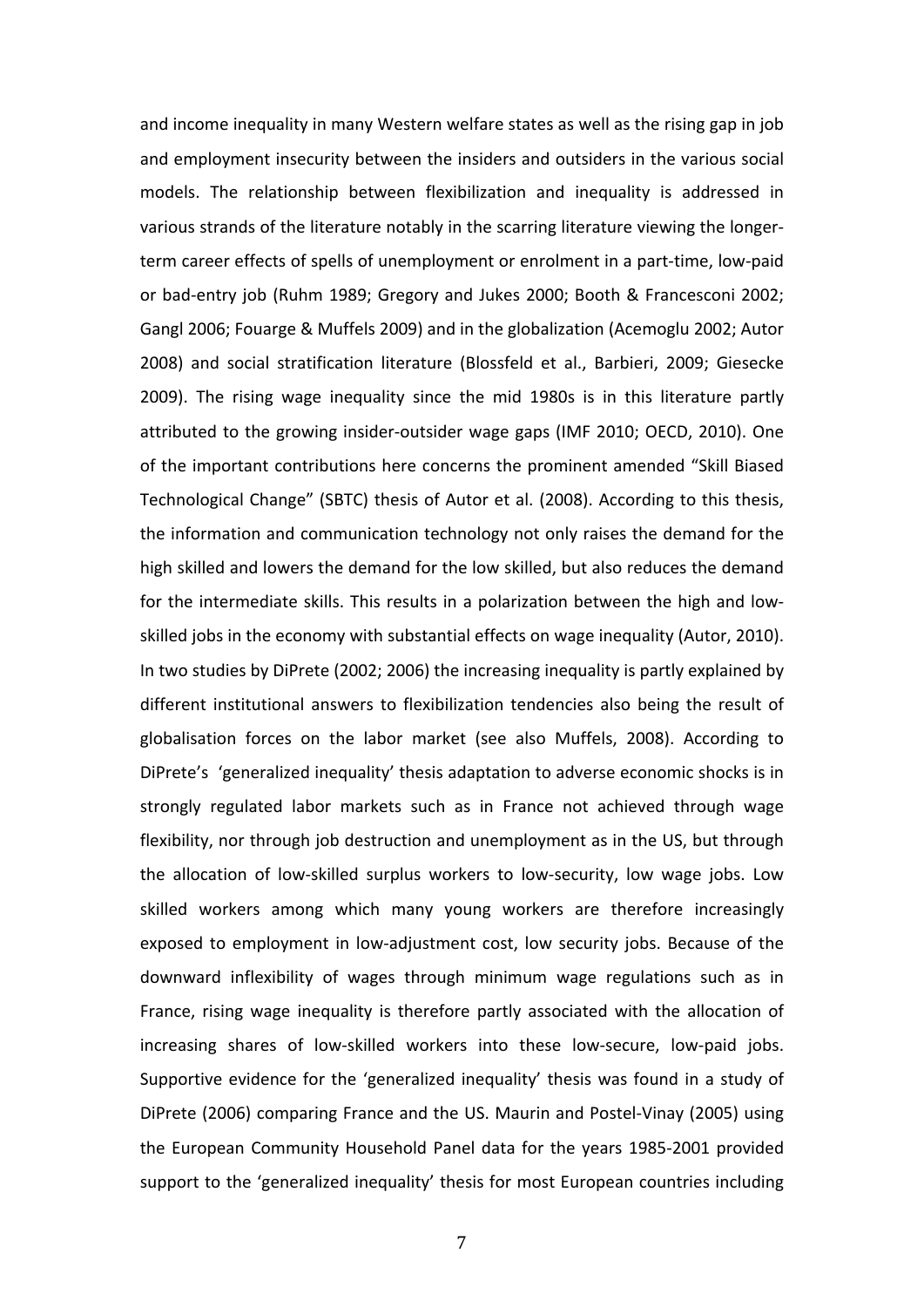France. They showed that job security in most countries acts as the most important lever of adaptation to major economic changes but also that countries with higher skill-based wage gaps show lower job-security gaps suggesting that the two (wage and job-security) mechanisms of adaptation are substitutes to each other. In a review of the literature on the wage inequality/job security debate, Barbieri (2009) added to that literature by making a further distinction between two different forms of adjustment or inequality-security trade-offs: (1) between wage inequality and job security gaps and (2) between age-cohort based inequality and skill-based inequality (see Figure 2). He did not address the way these inequality trends are associated with the shifts in occupational structure in which we are primarily interested in this book. 

The age-based job and employment security trade-offs seem particularly relevant for the regulated Mediterranean labor markets with a strong divide between insiders and outsider as indicated by the rising allocation of low-skilled workers to temporary jobs and the much lower transition rates from insecure, lowpaid to secure, high-paid jobs. The Nordic and Continental countries on the other hand instead are featured by skill-based wage gap and job-security trade-offs while showing higher transition rates into more secure jobs but primarily for the high skilled. The Nordic countries belong to a so-called 'flexicurity' cluster with high levels of skill-based wage gaps but low job security gaps and high transition rates from insecure outsider -into secure insider-jobs. The unregulated labor markets in the UK and Ireland form a cluster with high levels of age-related and low levels of skillrelated wage gaps coupled to low job-security gaps and high transition rates from insecure to secure iobs.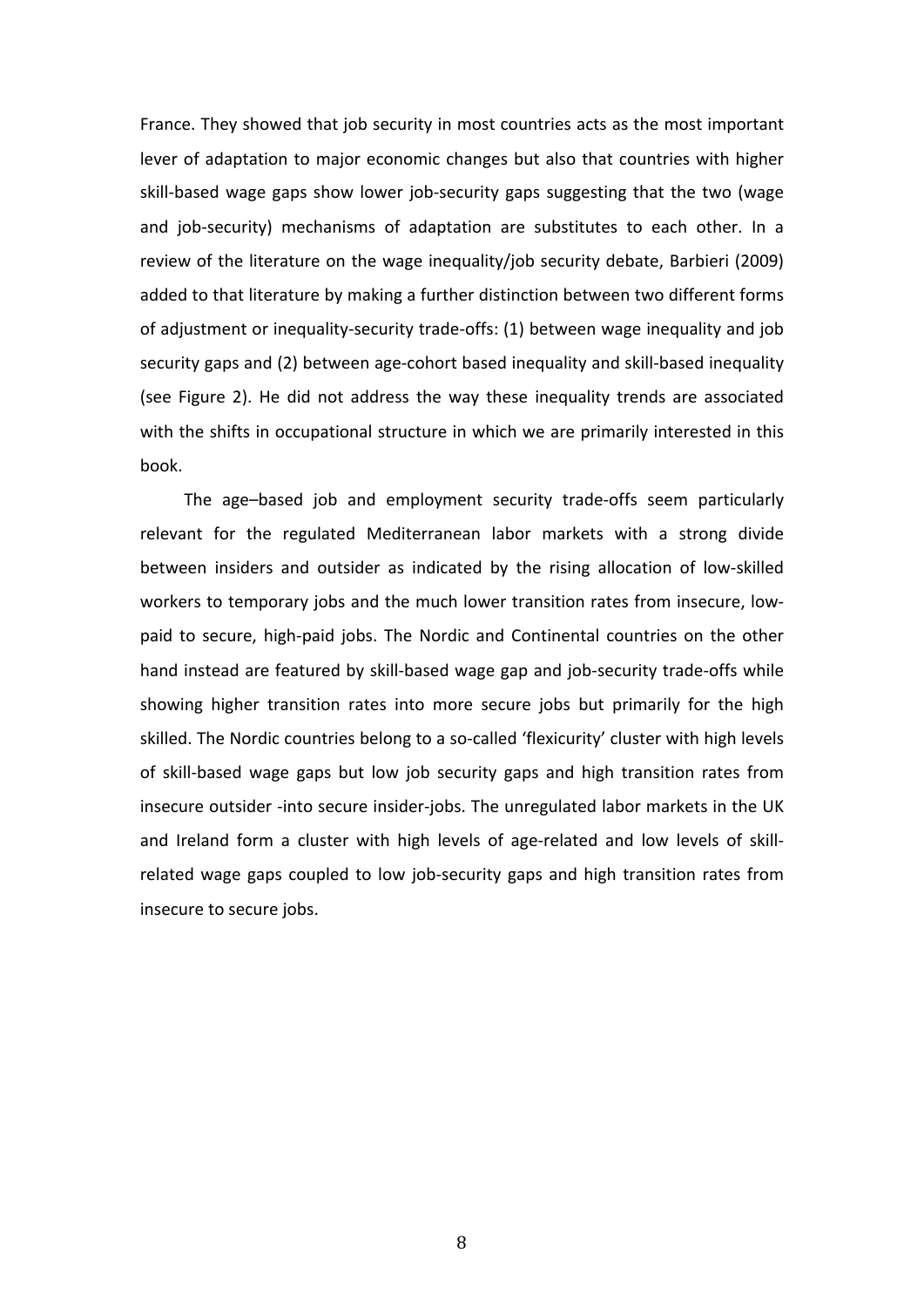

*Source:* Derived from Barbieri 2009, own amendments.

#### Figure 2: Adjustment strategies and inequality-security trade-offs

The Netherlands appear to be a special case while located in between the Nordic, Continental and CEE cluster due to skill-related wage gaps, strict levels of employment regulation for permanent contracts and loose regulation of temporary contracts, high shares of insecure jobs coupled to modest transition rates from insecure to secure jobs. Following this line of reasoning we would expect the former socialist Central-Eastern countries to be positioned in-between the Mediterranean and the Continental clusters with intermediate levels of age-related wage inequality and skill-based job security gaps. The CEE countries show very heterogeneous adjustment strategies with the best performing countries showing modest agerelated wage gaps but rising skill-based job security gaps. Countries with a poorer economic performance show high age-related wage gaps but modest job security gaps. Remarkably so, the transition rates from temporary into permanent jobs are rather high in these Eastern countries. In Table 2 below we present some more descriptive information on the age and skill-related job gaps in the selected countries for this book as well as into the mobility rates from temporary into permanent jobs. The evidence largely confirms the conjectures made before with respect to the age related job security gaps in the Southern and the skill-based gaps in the Continental and Nordic countries. The share of insecure high-skilled youngsters is however substantial in Germany and the Netherlands. In the Eastern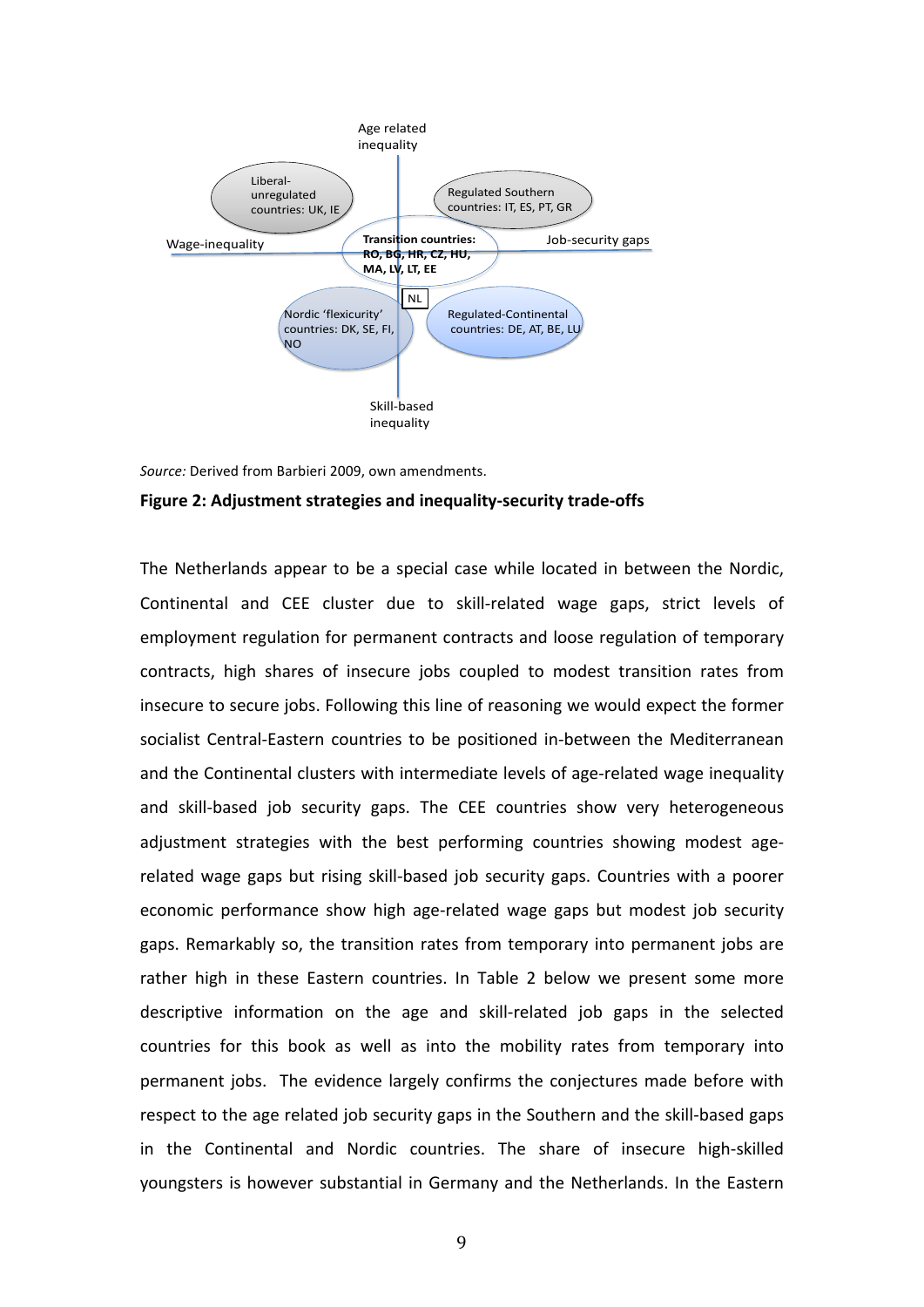countries job insecurity is age and skill-based at the same time as also the figures for Poland show here. The mobility figures for the transition from an insecure temporary into a secure permanent job (open-ended contact) also confirm the high transition rates in the unregulated countries such as the UK and the relatively low rates in the regulated Continental and Southern countries. The mobility rates in the Baltic region are rather high as the figures for Latvia show.

|             | <b>TWEE SETTING SHIP THE LOWER DESCRIPTION INTO SERVED SOMETIME AND THOMASTIC HIPS SOURCE JUNE</b> |            |                       |            |                  |            |                 |
|-------------|----------------------------------------------------------------------------------------------------|------------|-----------------------|------------|------------------|------------|-----------------|
|             | Youngsters                                                                                         | Prof. Pop. | Prof population 16-64 |            | Youngsters 16-35 |            | Transition T->P |
| selcountry  | $(16-34)$                                                                                          | 16-65      | Low skill             | High skill | Low skill        | High skill | inflow in %     |
| UK          | 0.07                                                                                               | 0.04       | 0.03                  | 0.05       | 0.06             | 0.07       | 0.65            |
| DE          | 0.31                                                                                               | 0.14       | 0.34                  | 0.09       | 0.61             | 0.22       | 0.33            |
| <b>NL</b>   | 0.28                                                                                               | 0.15       | 0.22                  | 0.10       | 0.40             | 0.19       | 0.27            |
| DK          | 0.15                                                                                               | 0.08       | 0.12                  | 0.06       | 0.22             | 0.11       | 0.43            |
| <b>SE</b>   | 0.30                                                                                               | 0.14       | 0.23                  | 0.12       | 0.54             | 0.23       | 0.52            |
| ES          | 0.38                                                                                               | 0.24       | 0.27                  | 0.20       | 0.43             | 0.33       | 0.29            |
| PL          | 0.34                                                                                               | 0.22       | 0.33                  | 0.15       | 0.54             | 0.24       | 0.32            |
| LV          | 0.04                                                                                               | 0.03       | 0.09                  | 0.01       | 0.11             | 0.01       | 0.68            |
| FR          | 0.25                                                                                               | 0.13       | 0.14                  | 0.11       | 0.33             | 0.19       | 0.16            |
| EUR8        | 0.26                                                                                               | 0.14       | 0.20                  | 0.11       | 0.39             | 0.20       | 0.24            |
| <b>EU27</b> | 0.22                                                                                               | 0.12       | 0.17                  | 0.10       | 0.33             | 0.19       | 0.28            |

**Table 2. Age and skill-related inh security in selected countries plus the mobility into secure inhs** 

Note: Figures for Denmark a

Source: EU-LFS 2008, EU-SILC 2005-2009

## *Relationship* with shifts in the occupational structure

The flexibilization and dualization of the labor market in many European countries went along with a dualization in the occupational structure resulting from a shift from industrial employment to ICT -and service-sector employment even though not at the same pace across Europe. The earlier explained amended SBTC–thesis leading to a polarization of the occupational structure by skill-level, can for a substantial part be explained by the dualization of the economy into a high and low-skilled based industrial employment structure. The ICT sector operating in a global and competitive market environment requires high-skilled labor and strong productivity growth whereas the service sector which is featured by operation mainly at national and local level and low productivity growth (Baumol's law), requires mainly lowskilled labor (post and communication, household services) but in some specific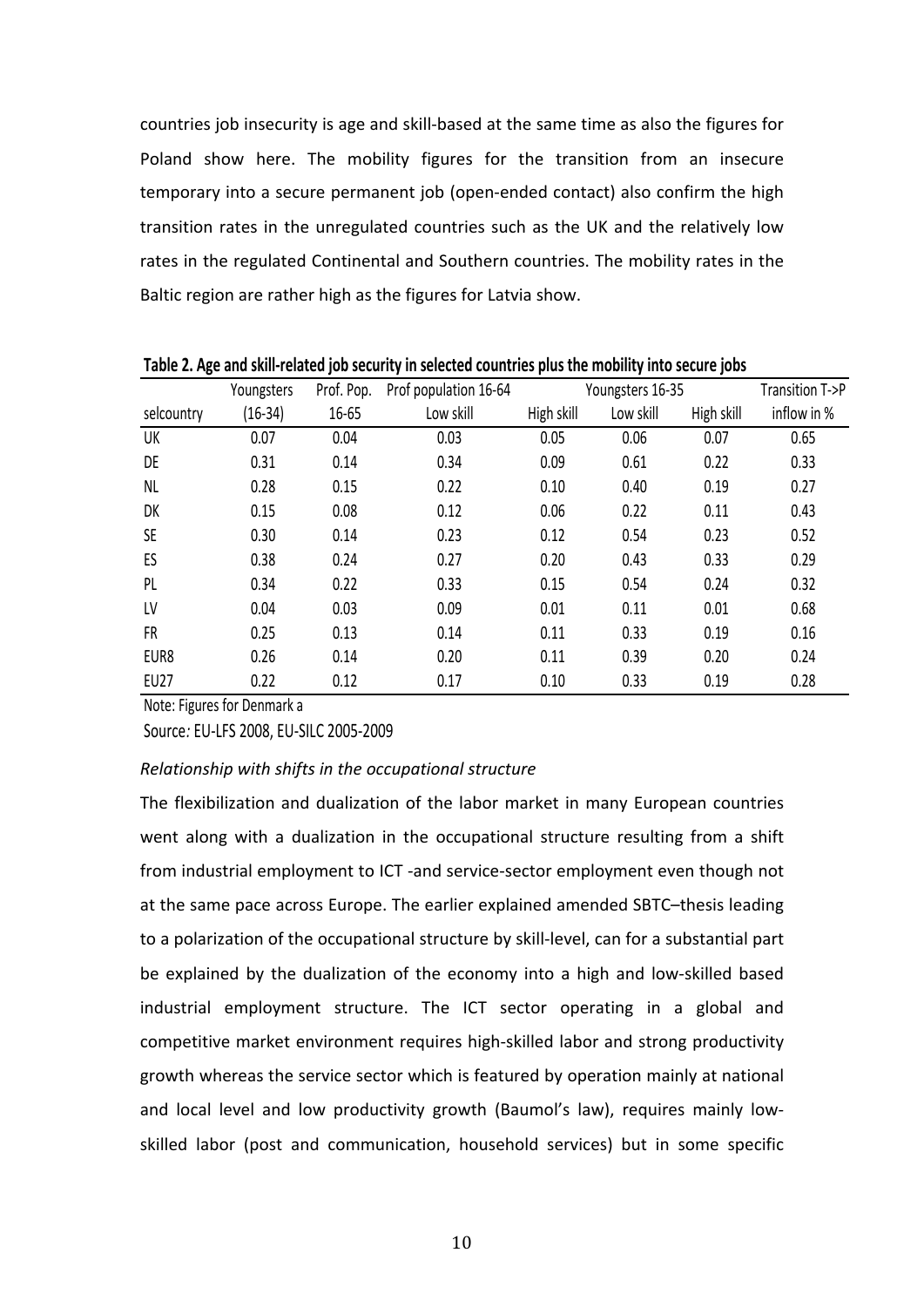branches also high-skilled labor (such as in education and science, arts and creative industry etc.). 

In addition, one should bear in mind that both the ICT and service sectors are highly sensitive to the fluctuations of the business cycle because of which swift adjustment to demand shocks is an important survival strategy for employers. The two adjustments mechanisms sketched before, indicated by the wage-gap and the job-security gap strategy work out unevenly across the employment structure by sector and occupation, also dependent on the particular features of the market. This brief sketch of the major trends on the labor market highlights the need to study flexibilization against the backdrop of these on-going structural changes. These changes paved the way for an insider-outsider divide with rising job insecurity and wage inequality along occupational lines.

At the same time public sector employment cannot compensate anymore for the reduction of stable employment in the private sector associated with the existence of welfare state retrenchment policies since the mid 1980s in most countries. These policies tend to downsize public sector employment because of deregulation and privatization policies and macro-economic policies aimed at reducing budget deficits in conjunction with the labor-intensive nature of government services. Simply, because jobs in the shielded public sector are more protected and secure on average than in the private sector, this shift renders an autonomous trend to a declining share of secure employment. Because these policies and their impacts on sector employment differ across countries the impact of flexibilization on the distribution of job security by sector will also be different across countries.

Some evidence on the distribution of flexwork by sector is given in Figure 4. In Poland and Spain the countries with the largest share of flexworkers, many of them work in the industry and in the service sector (Poland) or in agriculture and the public sector (Spain) whereas in the Netherlands a large share of flexworkers is employed in the service sector.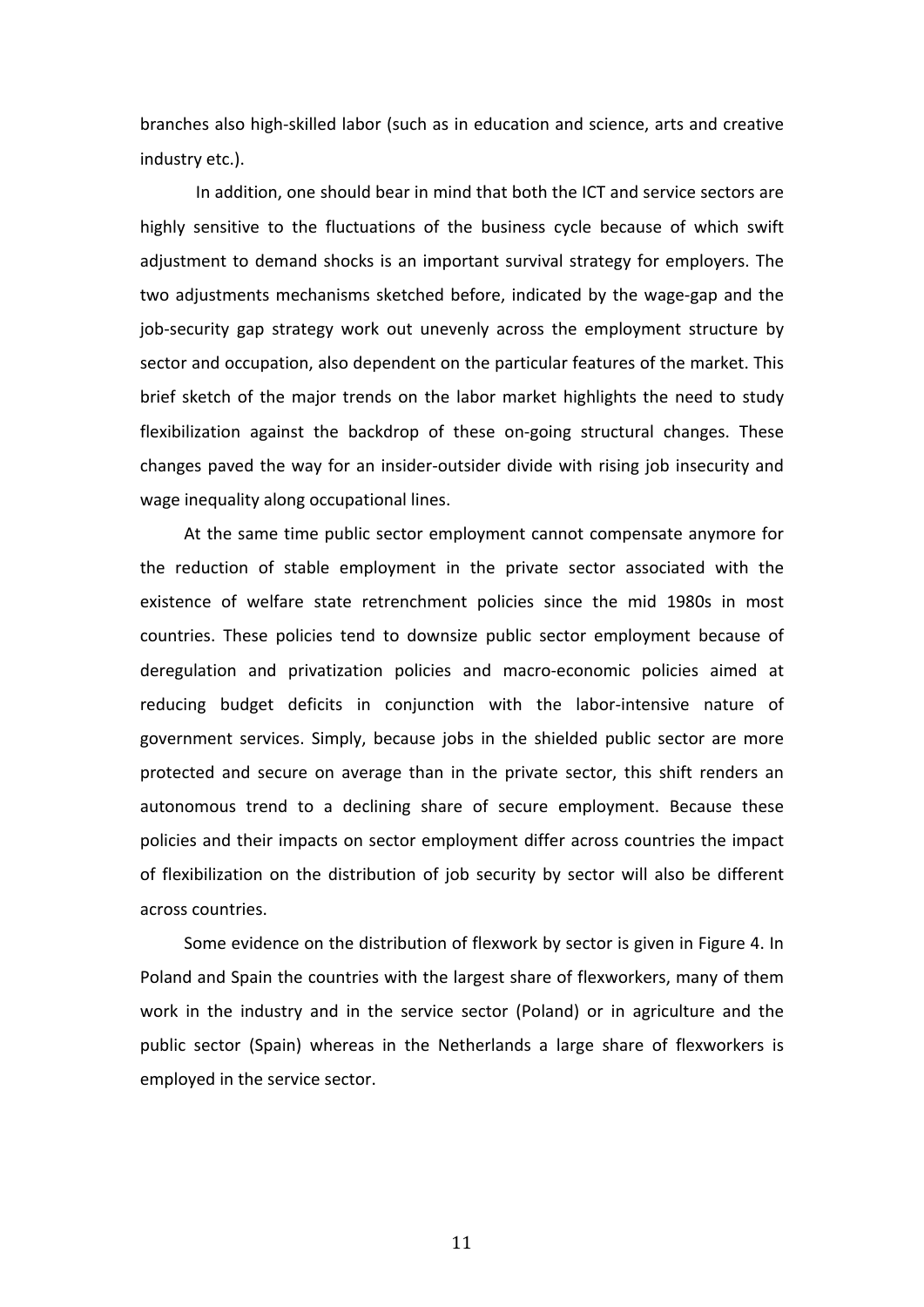

## *Adjustment strategies of firms and dualization*

The use of temporary labor is mainly an adjustment strategy of firms either to global economic shocks in conjunction with high levels of labor market regulation in coordinated welfare regimes (Hall & Soskice, 2001), or to strong fluctuations in demand associated with the short-cyclical or project-oriented nature of the job as in creative professions. The increased competition in a globalized market also results in temporary labor to be used in low-skill professions as cheap labor, as a way to reduce labor costs to maintain competitiveness. This is also shown by the existing wage-gaps between temporary and open-ended contracts in most countries even after controlling for compositional differences between the two types of contracts (IMF, 2010; Muffels et al. 2008). Economic theory suggests that temporary workers will be compensated in their wages for the job insecurity they face except in the case that employers invest in the human capital of the temporary worker and therefore will offer a lower initial wage to recover these training costs that will increase again after training as a return to investment (de Zijl 2010). The evidence though suggests that employers invest less in temporary workers and that the wage-gaps with similar workers in infinite contracts are substantial in many countries notably in countries with large shares of temporary labor such as in the Southern countries (Corvers et al., 2010l Fouarge & de Grip 2010; Muffels et al., 2008).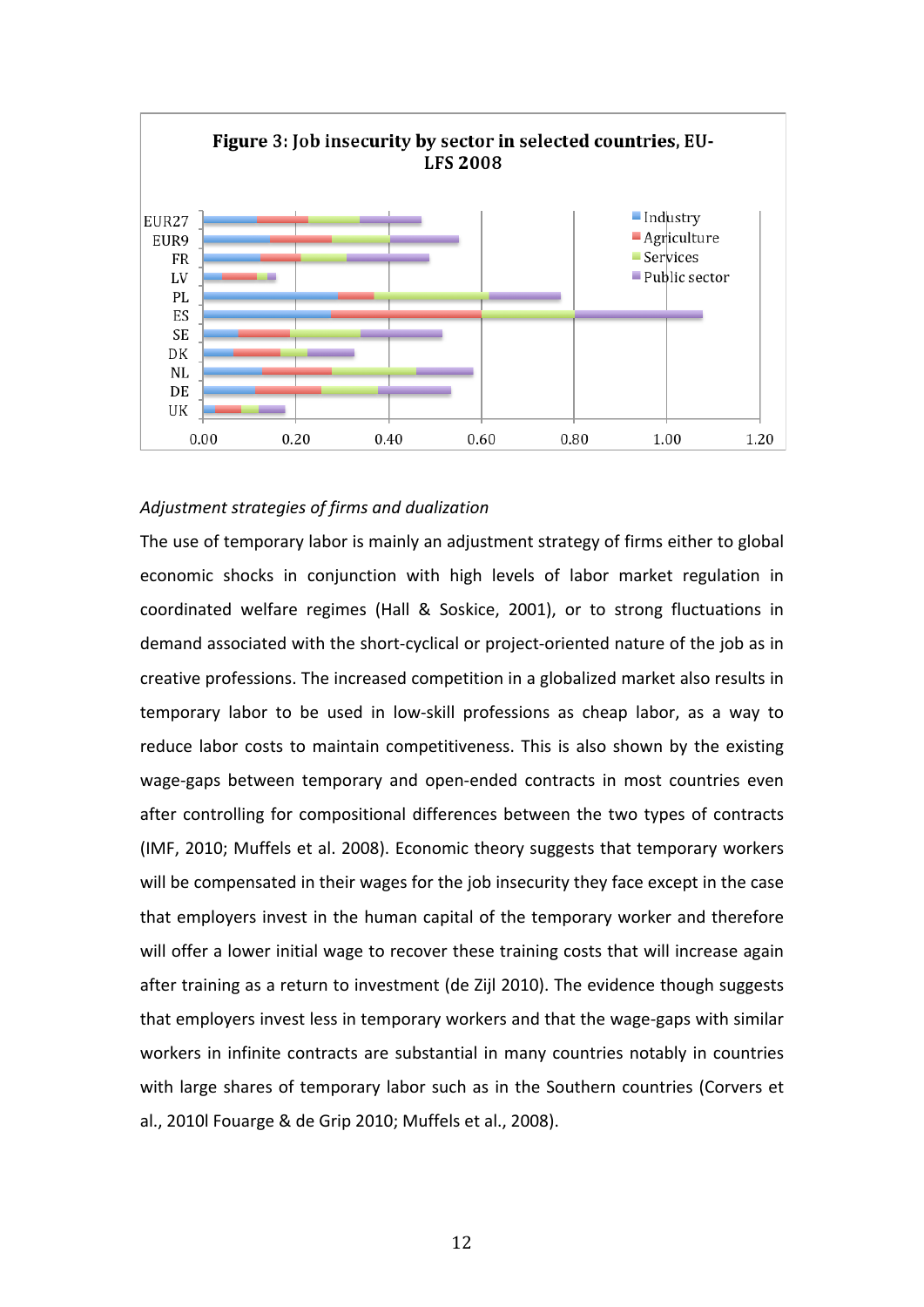The evidence seems to suggest that employers pay efficiency wages (above market level) to workers in the core segment of the internal labor market (insider jobs). It supports the core-periphery thesis of Atkinson (1984) positing that the level of skills required, together with the level of skill-specificity in these jobs (see chapter 1) determine the belonging to the core or the periphery workforce of the firm, the latter of which composed of temporary labor (outsider jobs). For these reasons the use of flex-labor in firms is either an adjustment strategy to the whimsicality of the market or a way to organize production and to rationalize on labor costs (replaceability strategy). These firm strategies tend to lead to a 'dualization' of the labor market with a strong divide between insiders and outsiders especially in strongly regulated and coordinated countries.

In Figure 3 we show some evidence on the investments of firms in job or firm specific and general training for temporary and permanent workers in the selected countries. 



Employers generally seem to invest more in job specific training for the core workers and more in general training for the marginal workers except in Spain and France where the investments in job specific training for the temporary workers are larger than for the core workers. Notably in the unregulated countries of the UK and DK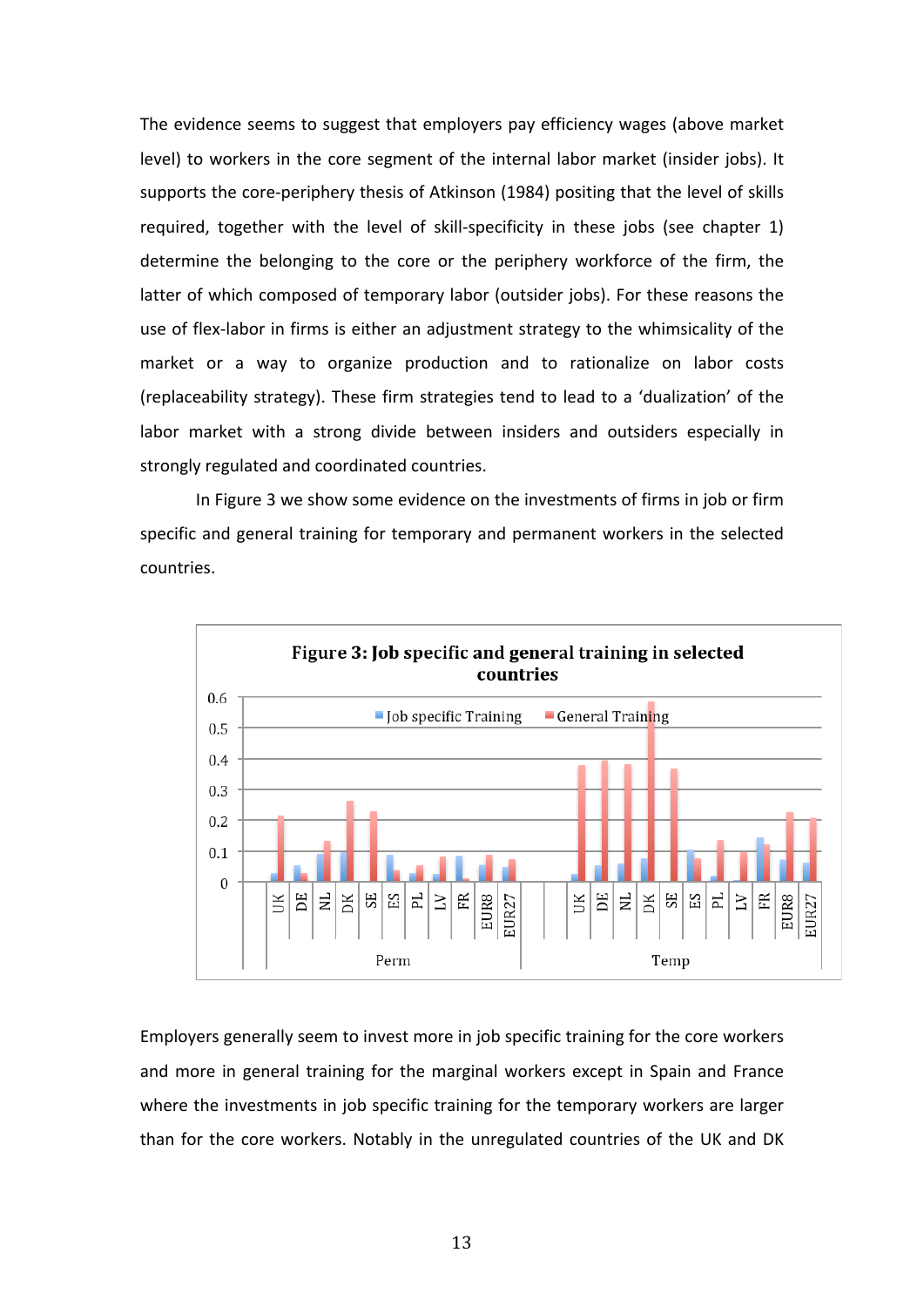employers invest more in general training for both categories of workers than in firm or job specific training supporting the claims of the Varieties of Capitalism approach.

#### *Erosion of internal labor markets and 'flexicurity' approaches*

Some scholars point to a more general trend of the erosion of internal labor markets as a consequence of globalization and the flexibilization of the employment relationship (Gazier and Schmid, 2002). This important change on the labor market has tempted Osterman (1996) already 15 years ago to speak of 'broken ladders'. The job security offered before by the internal labor market as one of the inclusive institutions is in this view eroded without being compensated by new institutions to safeguard labor market security. The much heralded 'flexicurity' approach of the Scandinavian regimes is in the literature considered as the institutional answer to the rising wage and job-security gaps through safeguarding employment security instead of job security (Wilthagen & Tros 1998). It couples lenient employment regulation to high levels of employment and income security attained by means of facilitating investments in employability and activating income and employment support. It sets itself apart from the unregulated regimes with low activation and ungenerous support as the UK and the highly regulated regimes with strong activation and generous income support as Germany and France. The evidence earlier presented in Table 1 provides support to these assertions.

## **3. Flexibilization and the occupational structure.**

Firms in the private sector are more sensitive to the whimsicality of the market and might therefore be more inclined to use temporary labor for adapting more swiftly to demand shifts. The literature shows that firm size, immigrant status and type of profession are important correlates of job insecurity. Job insecurity is not equally spread across the distribution of professions but shows an U-shaped pattern as being more concentrated in occupations either demanding low skills such as in the commercial services sector or high skills as in scientific, creative, juridical or managerial professions (Biavaschi et al., 2011). The available evidence also shows that insecure jobs are more likely to exist in small firms and to be occupied by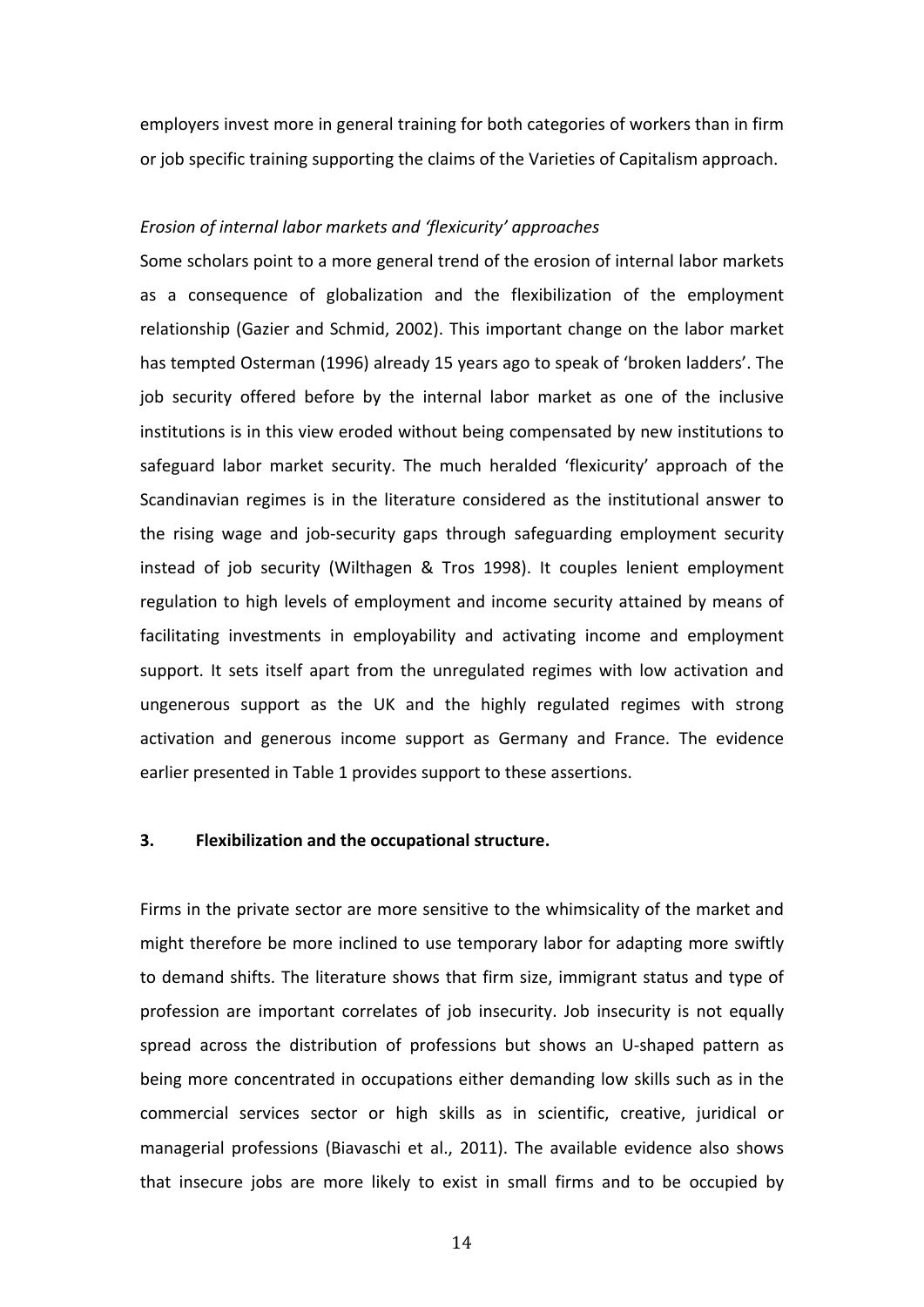immigrants. This seems to suggest that the use of temporary labor is associated with either a strong wavering of product demand such as in project-oriented employment sectors (science and creative industry) or to the low-skills nature of the job (services). For a first insight into the relationship of flexibilization and the occupational structure we present some information on the distribution of job insecurity by occupation in our selected countries including France. Legislators, agricultural workers, technicians and plants and machinery workers have low shares of temporary workers whereas high shares are found with service workers, workers in the armed forces and notably in elementary professions. Germany, the Netherlands, Denmark and Sweden employ high shares of flexworkers in unskilled or elementary jobs but also Spain and Poland suggesting that in countries with the highest share of these workers the jobs in which they are employed are jobs at lowlevel for which only low skills are required. This confirms the 'generalized inequality' thesis of DiPrete (2008) and supports the conjecture that flexibilization is a 'cheap labor' strategy of firms.

| ISCO-88              | UK. | DF. | NL. | DK. | SE. | ES. | PL                                           | LV | FR. | EUR8 | FUR <sub>27</sub> |
|----------------------|-----|-----|-----|-----|-----|-----|----------------------------------------------|----|-----|------|-------------------|
| Legislators          |     |     |     |     |     |     | 0.02 0.04 0.04 0.01 0.03 0.02 0.06 0.03 0.02 |    |     | 0.03 | 0.03              |
| Agricultural worker  |     |     |     |     |     |     | 0.05 0.16 0.33 0.14 0.19 0.12 0.04 0.07 0.12 |    |     | 0.09 | 0.07              |
| <b>Science</b>       |     |     |     |     |     |     | 0.07 0.14 0.12 0.09 0.12 0.24 0.13 0.07 0.13 |    |     | 0.13 | 0.12              |
| Plants and machinery |     |     |     |     |     |     | 0.04 0.15 0.20 0.05 0.13 0.23 0.25 0.07 0.15 |    |     | 0.16 | 0.13              |
| Crafts               |     |     |     |     |     |     | 0.01 0.19 0.14 0.12 0.10 0.31 0.28 0.07 0.15 |    |     | 0.18 | 0.14              |
| <b>Clerks</b>        |     |     |     |     |     |     | 0.10 0.23 0.30 0.15 0.22 0.25 0.29 0.07 0.13 |    |     | 0.19 | 0.16              |
| Army                 |     |     |     |     |     |     | 0.05 0.55 0.07 0.12 0.09 0.35 0.13 0.16 0.29 |    |     | 0.30 | 0.21              |
| <b>Technicians</b>   |     |     |     |     |     |     | 0.06 0.17 0.15 0.09 0.11 0.18 0.18 0.08 0.11 |    |     | 0.14 | 0.12              |
| Elementary worker    |     |     |     |     |     |     | 0.15 0.39 0.55 0.32 0.35 0.46 0.42 0.11 0.30 |    |     | 0.34 | 0.30              |
| Service worker       |     |     |     |     |     |     | 0.17 0.29 0.40 0.31 0.27 0.29 0.32 0.06 0.19 |    |     | 0.25 | 0.22              |
| % of all workers     |     |     |     |     |     |     | 0.08 0.20 0.22 0.15 0.16 0.27 0.22 0.07 0.15 |    |     | 0.18 | 0.15              |

Table 3: Job insecurity by occupation in selected countries, EU-LFS 2008

#### *Multivariate analyses on job insecurity*

In the analyses so far we viewed the prevalence of marginal flexibilization by age, skill-level, business sector and type of occupation in the nine selected countries. The picture obtained from these bivariate analyses is very dissimilar across these nine countries . We already argued that the unequal social and economic development in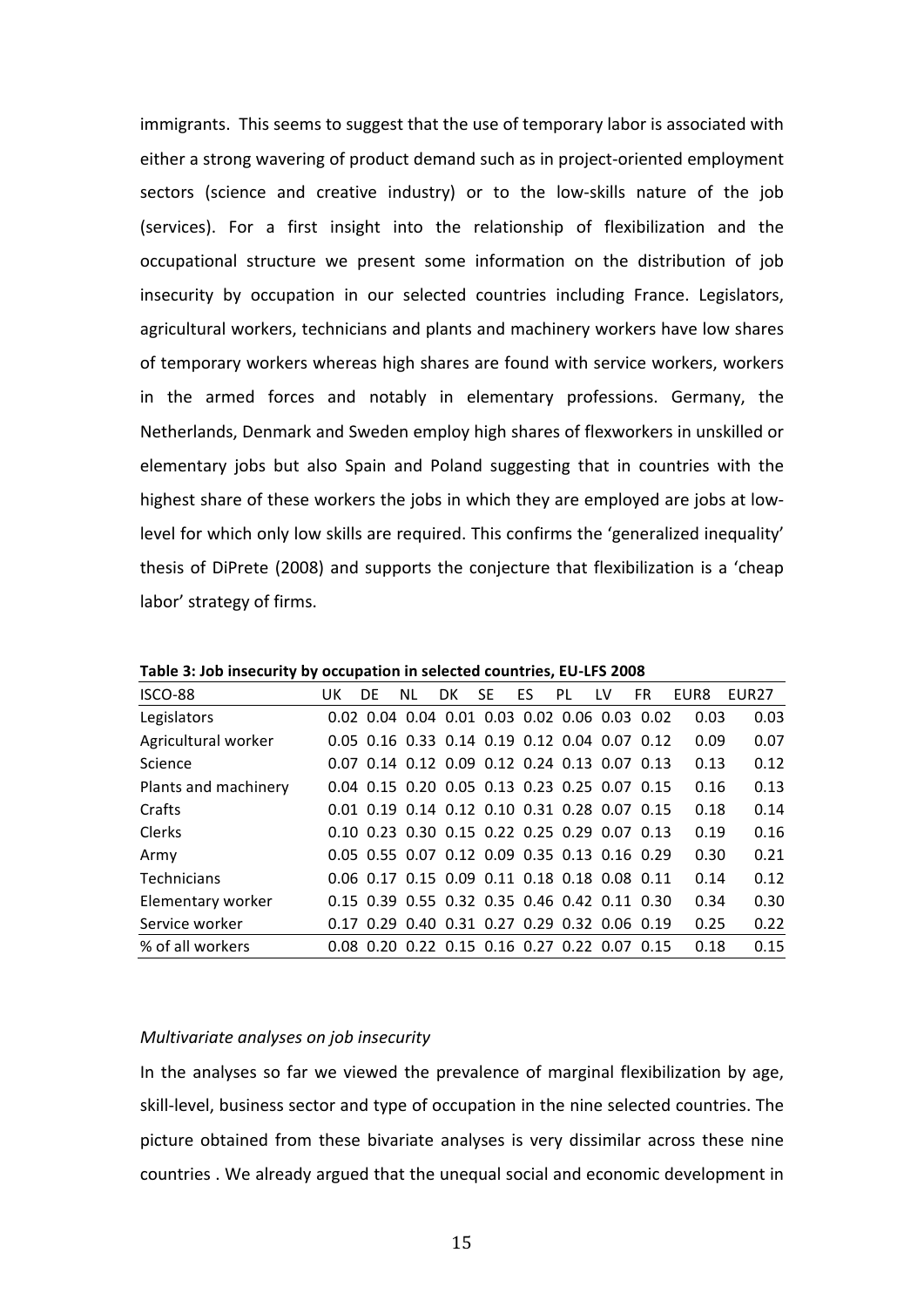these countries together with the dissimilarities in the institutional settings is likely to play a part. In the last part of this chapter we will look into the combined effect of the determinants of marginal flexibilization as they emerge from the literature on the issue. We ran two multivariate regression models on the probability to be employed in a non-standard job assuming that the level of flexibility for the employer and the level of security for the employee is different for the various types of jobs. The highest flexibility is attained if there is no employment relationship and the work is done on a self-employment or freelance basis. In many cases these workers work on their own account without having personnel, the so-called ownaccount worker or solo self-employed. The weakest flexibility is with quasi permanent jobs in which the employment relationship is fixed-term but for a longer period and based on the agreement that when the worker performs well the temporary contract is exchanged for an open-ended contract. There are many forms in between, from on-call and zero hours contracts, casual work, temp agency work to small part-time jobs. From the European Labor Force Survey we have information on self-employment, fixed-term contracts, temp agency work and small part-time jobs. We defined these categories hierarchical assuming that the level of flexibility to the employer increases from a fixed-term to a small part-time job. If a job is not a permanent contract, not a fixed-term job, not a temp agency job and not a freelance job and the number of weekly working hours is less than 15 we assume it to be a marginal job. Such a job is likely to be a mini or midi-job as in Germany, a casual job as in the UK or an on-call or zero hours contract job as in the Netherlands. To distinguish the solo self-employed we made use of the information on the declared self-employment status, the size of the firm and the hours of work. People who declared themselves self-employed and who have paid work for at least one hour a week and who are not in the first category of firm size are defined as solo selfemployed. We checked the distribution of these self-employed workers by country with the information contained in EU-SILC and the results are nearly identical. The models are estimated as ordered logit models to account for the different levels of flexibility and security associated with the various types of jobs.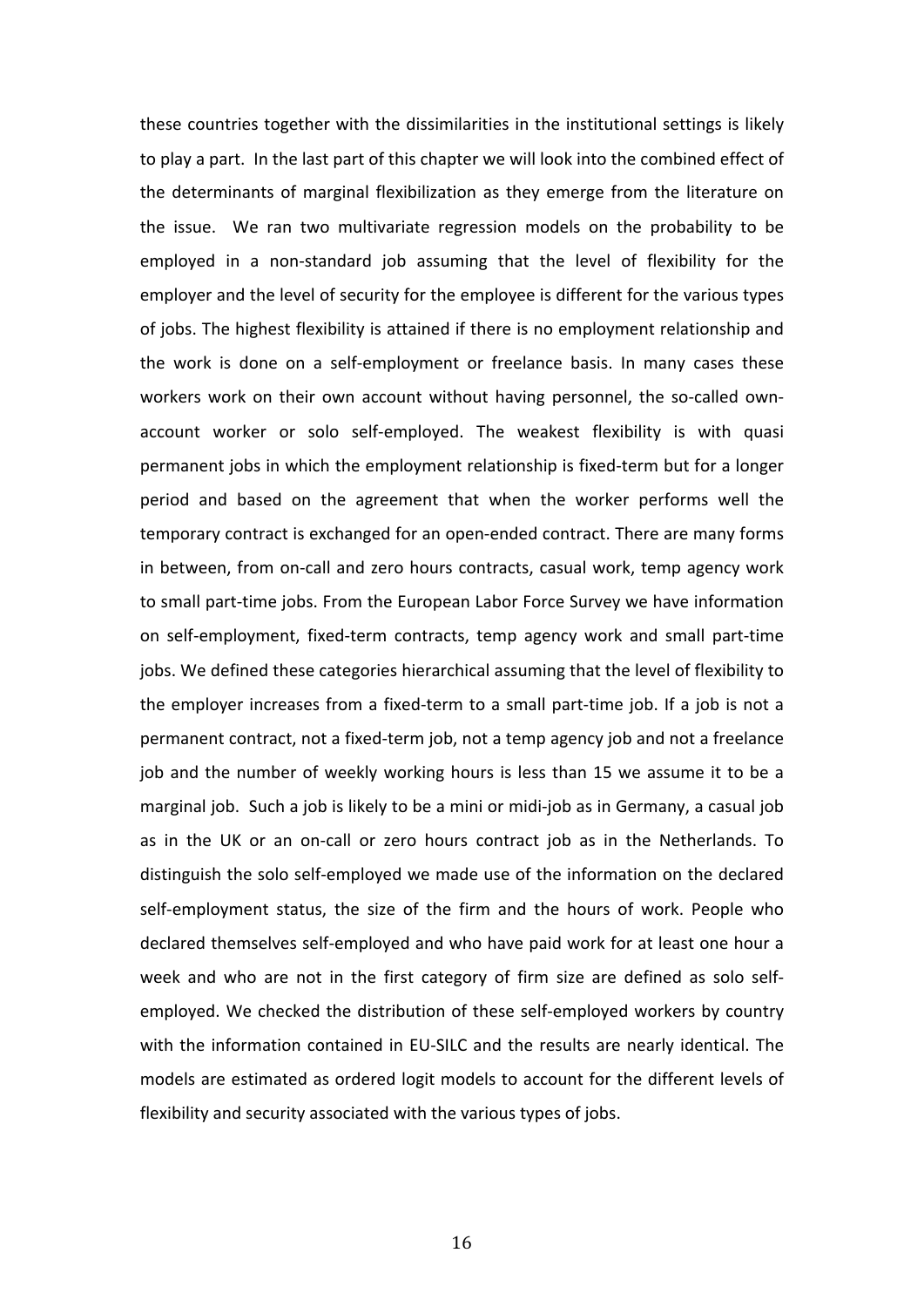| Type of Job (Flex versus Permanent)             |             | Model I-WR Model II-CNTR |
|-------------------------------------------------|-------------|--------------------------|
| Age                                             | $-0.151***$ | $-0.127***$              |
| Age squared                                     | $0.002***$  | $0.001***$               |
| Gender                                          | $-0.061***$ | 0.011                    |
| Marital status (Ref.: Div., Sep., Wid)          |             |                          |
| Single                                          | 0.007       | 0.015                    |
| Married                                         | $-0.145***$ | $-0.169***$              |
| Sector (Ref. Agriculture)                       |             |                          |
| Industry                                        | $1.168***$  | $0.796***$               |
| Services                                        | $0.210***$  | $0.052***$               |
| Public sector                                   | $0.238***$  | $0.150***$               |
| <b>Occupation (isced1d) (Ref. Armed Forces)</b> |             |                          |
| Legislators, senior officials, managers         | $0.251***$  | $-0.142*$                |
| Science professionals                           | $0.489***$  | $0.511***$               |
| <b>Technicians and Ass. Professionals</b>       | $0.137***$  | $0.203***$               |
| Clerks                                          | $-0.321***$ | 0.093                    |
| Service and sales workers                       | $-0.095***$ | $0.190***$               |
| Skilled agricultural                            | $1.757***$  | $2.043***$               |
| Crafts and trades workers                       | $0.410***$  | $0.625***$               |
| Plant and Machine operators                     | $0.115***$  | $0.371***$               |
| <b>Elementary Occupations</b>                   | $0.263***$  | $0.466***$               |
| <b>Education level (Ref. Medium skilled)</b>    |             |                          |
| Low skill (isced1,2)                            | $0.157***$  | $0.104***$               |
| Highskill (isced, 5, 6)                         | $0.025***$  | 0.016                    |
| <b>Firm size</b>                                |             |                          |
| Small firms (<11)                               | $1.640***$  | $1.519***$               |
| Medium-Large (>49)                              | $-0.228***$ | $-0.288***$              |
| <b>Type of training</b>                         |             |                          |
| <b>General Training</b>                         | $0.406***$  | $0.166***$               |
| Job specific training                           | $0.100***$  | $-0.058***$              |
| <b>Welfare Regime (Ref. Continental)</b>        |             |                          |
| Nordic                                          | $0.083***$  |                          |
| Anglo-Saxon                                     | $-0.017$    |                          |
| Eastern                                         | $0.343***$  |                          |
| <b>Baltic</b>                                   | $-0.751***$ |                          |
| South                                           | $0.563***$  |                          |
| <b>Country selected (Ref. UK)</b>               |             |                          |
| DE                                              |             | $0.195***$               |
| NL.                                             |             | $0.490***$               |
| DK                                              |             | $-0.463***$              |
| <b>SE</b>                                       |             | $0.137***$               |
| ES                                              |             | $0.827***$               |
| PL.                                             |             | $1.026***$               |
| LV                                              |             | $-0.988***$              |
| Intercept1 (Temporary contract)                 | $-0.404***$ | $-0.164*$                |
| Intercept2 (Temp Agency)                        | $0.453***$  | $1.015***$               |
| Intercept3 (Marginal PT)                        | $0.537***$  | $1.111***$               |
| Intercept4 (Self-employed -OAW)                 | $0.565***$  | $1.152***$               |
| N                                               | 1715634     | 491761                   |
| R <sub>2</sub>                                  | 18.60%      | 15.40%                   |

Table 4: Ordered logit models (welfare regime and country model) estimates of the probability to work in a non-standard job compared to working on a **permanent contract, EU-LFS 2008**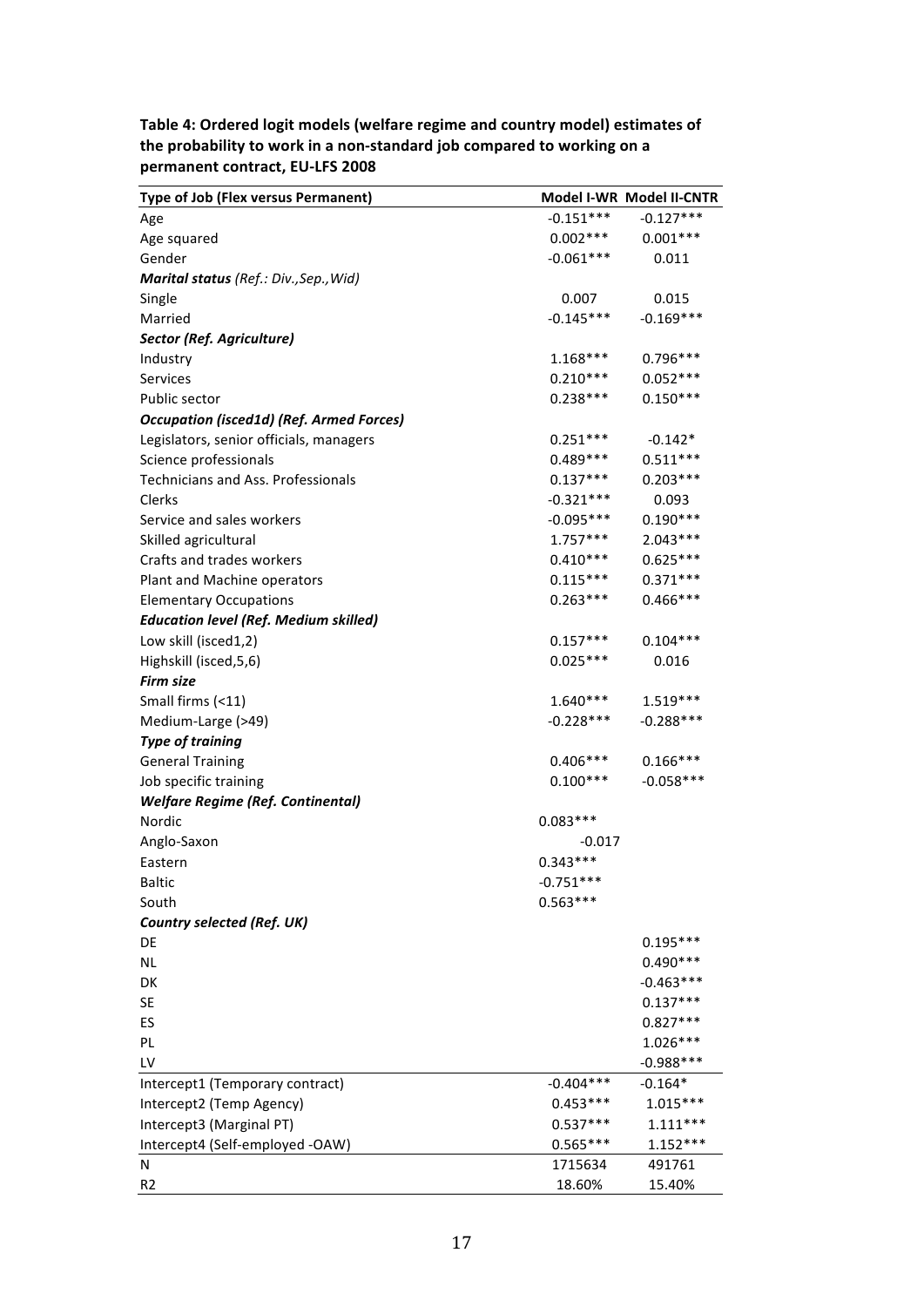The main variables of interest in the model are age, skill-level, firm sector, occupation, firm size and welfare regime type (Model I). The outcomes confirm largely the bivariate results discussed before. The results on firm size are not discussed before but show that small firms are much more likely to hire temporary workers than medium-sized or larger firms. The reason is either because small firms are more sensitive to business cycle changes or because firms are smaller in the services and sales sectors with larger shares of flexworkers. The two models show very similar results except for the training and skill variables indicating skillspecificity and skill-level. In the selected countries temporary workers get less jobspecific training but more general training whereas in the model on all 27 countries they also get more specific training. This might be related to the inclusion of the regime type variable showing that compared to the Continental regimes workers in the Nordic, Eastern and Southern countries are more likely to enroll in a flexjob but workers in the Baltic countries less likely after controlling for age, skill-level and occupational and sector structure. The 8-country model shows that Danish and Latvian workers are less likely than British workers to work in temporary jobs but Swedish, Dutch, Spanish and Polish workers much more.

## The *impact* of *institutions*

Eventually we ran similar models as the welfare regime model but replacing the welfare regime variable with indicators for the level of employment protection for regular and temporary workers and collective dismissal, for unemployment generosity (5-year unemployment replacement rate), active labor market policies (expenditures in % of GDP) and indicators for the level of coordination in wage bargaining based on information in the ICTWSS database of Amsterdam University (coveragexcoordination level). In this version we present some preliminary results. The results confirm that the stricter EPL is, either EPL for regular or temporary workers or the procedures for collective dismissal the more likely employers try to circumvent the strict rules and to employ workers in non-standard jobs. Remarkably, the higher the level of collective bargain coordination and the more generous unemployment benefits are the lower the share of temporary workers.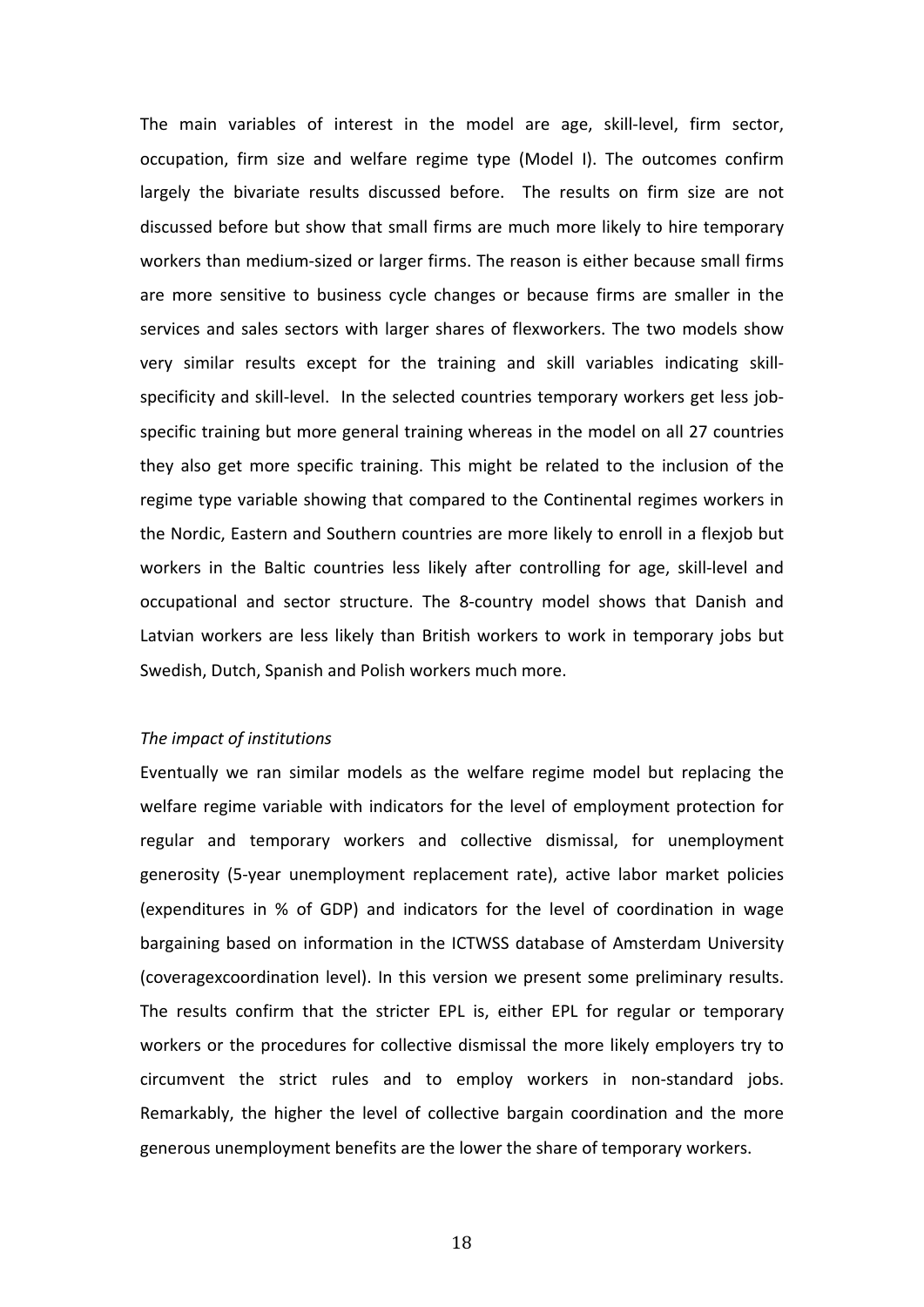| $x_1, x_2, \ldots, x_n$ . The contract of the compared to |              |
|-----------------------------------------------------------|--------------|
| being employed in regular jobs                            |              |
| EPL Regular job                                           | $0.35***$    |
| EPL Temporary job                                         | $0.1***$     |
| EPL-CD                                                    | $0.3***$     |
| CB                                                        | $-0.67$ ***  |
| ALMP                                                      | $0.01**$     |
| URR5YR                                                    | $-0.61***$   |
| EPL*URR                                                   | $-0.001$ *** |
| EPL*ALMP                                                  | $0.16***$    |
|                                                           |              |

Table 5. Effect of institutions on the the likelihood of **being employed in non-standard iobs compared to** 

*Bron:* EU-LFS 2008

On the other hand the more active labor market policies are the higher the share of temporary workers suggesting that activation helps unemployed people to acquire a temporary job but not a permanent job. The interaction of EPL and ALMP has a positive effect on marginal flexibilization whereas the combination of a high EPL and URR exerts a negative effect on the share of temporary workers (to be followed).

## **4. Conclusions and Discussion**

(To be followed)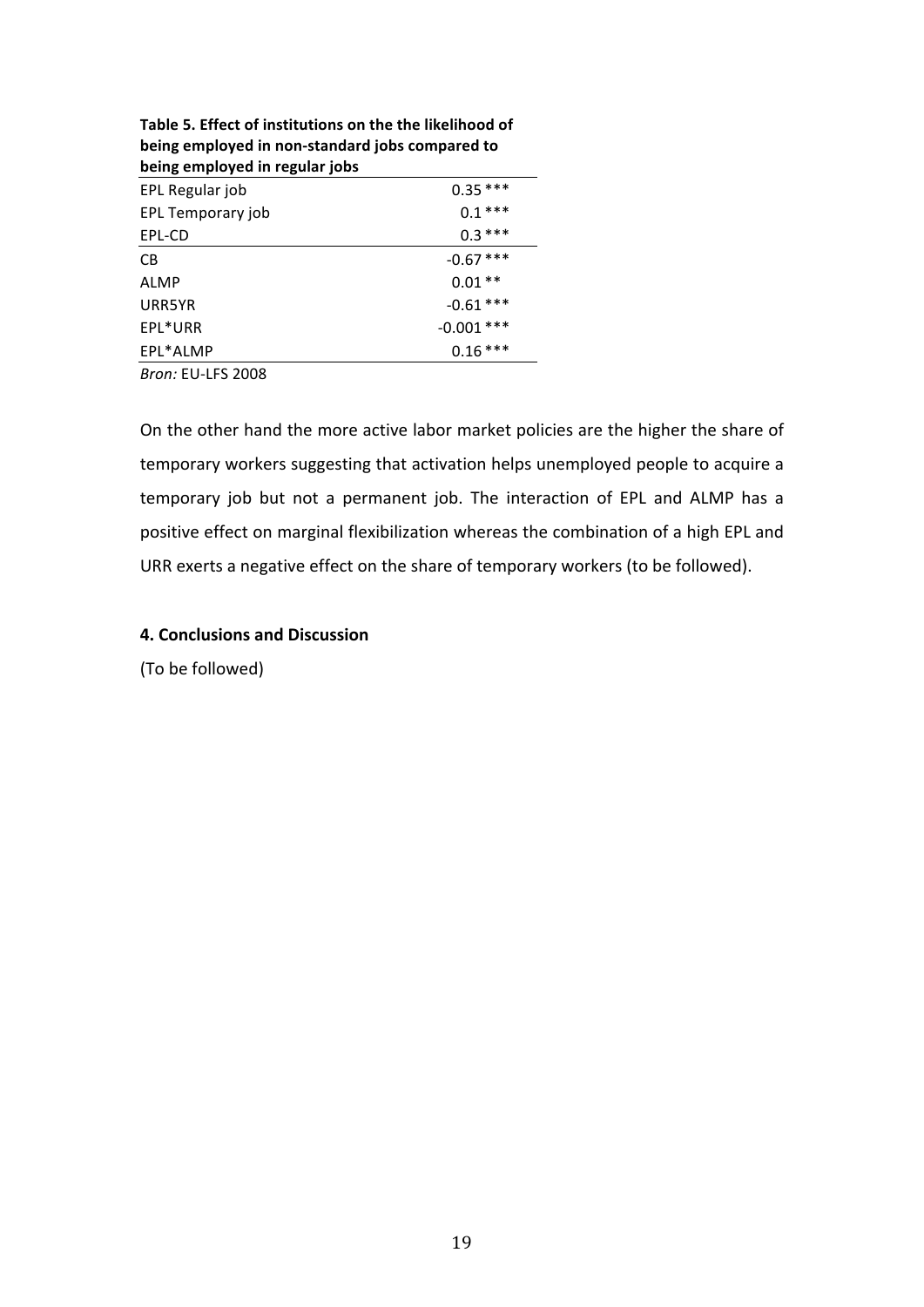## *References (to be checked)*

- Autor, D. H., L. F. Katz, et al. (2008), Trends in U.S. Wage Inequality: Revising the Revisionists, Review of Income and Statistics, 90(2): 300-323.
- Autor, D. H. (2010). The Polarization of Job Opportunities in the U.S. Labor Market: Implications for Employment and Earnings. Cambridge, MIT Department of Economics and National Bureau of Economic Research: 1-40.
- Audretsch, D.B. en Thurik, A.R. (2000). Capitalism and democracy in the 21st Century: from the managed to the entrepreneurial economy, *Journal of Evolutionary Economics* 10(1): 17-34.
- Bardasi, E., & Gornick, J. C. (2008). Working for less? Women's part-time wage penalties across countries. Feminist Economics, 14 (1), 37-72.
- Belzil, C. (1995). Unemployment Insurance and Unemployment Over Time: An Analysis with Event History Data. The Review of Economics and Statistics, 77  $(1), 113-126.$
- Berton, F., Richiardi, M. & S. Sacchi (2012). The Political Economy of Work Security and Flexibility, Policy Press UK.
- Biavaschi, C., E. W., et al. (2012). Youth Unemployment and Vocational Training. Background Paper For The World Development Report 2013, IZA Bonn, pp. 95.
- Boeri, T. and P. Garibaldi (2007). Two tier reforms of employment protection: A honeymoon effect? *Economic Journal*, 117(521): F357-F385.
- Böheim, R., & Taylor, M. P. (2000). The Search for Success: Do the Unemployed find Stable Employment? Essex: University of Essex, Institute for Social and Economic Research.
- Booth, A. L., Francesconi, M., & Frank, J. (2002). Temporary jobs: Stepping stones or dead ends? *Economic Journal, 112* (480), F189-F213.
- Blossfeld, H.-P., Buchholz, S., Bukodi, E. and Kurz, K. (Eds.) (2008). Young Workers, Globalization and the Labor Market: Comparing Early Working Life in Eleven Countries. Cheltenham: Edward Elgar
- Cazes, S., Tonin, M. (2010). Employment protection legislation and job stability: A European cross-country analysis. In: *International Labor Review*. Vol.149 (3):261–285.
- Cörvers, F., Euwals, R. & De Grip, A. (2011). Labor Market Flexibility in the Netherlands, Den Haag: CPB.
- Dickens, R., Machin, S., & Manning, A. (1999). The effects of minimum wages on employment: Theory and evidence from Britain. *Journal of Labor Economics*, *17*(1), 1-22.
- DiPrete, T. A., D. Goux, et al. (2002). Internal labor markets and earnings trajectories in the post-Fordist economy: An analysis of recent trends. *Social Science Research* 31(2): 175-196.
- DiPrete, T. A., D. Goux, Maurin, E. and Quesnel-Vallee, A. (2006). Work and Pay in Flexible and Regulated Labor Markets: A Generalized Perspective on Institutional Evolution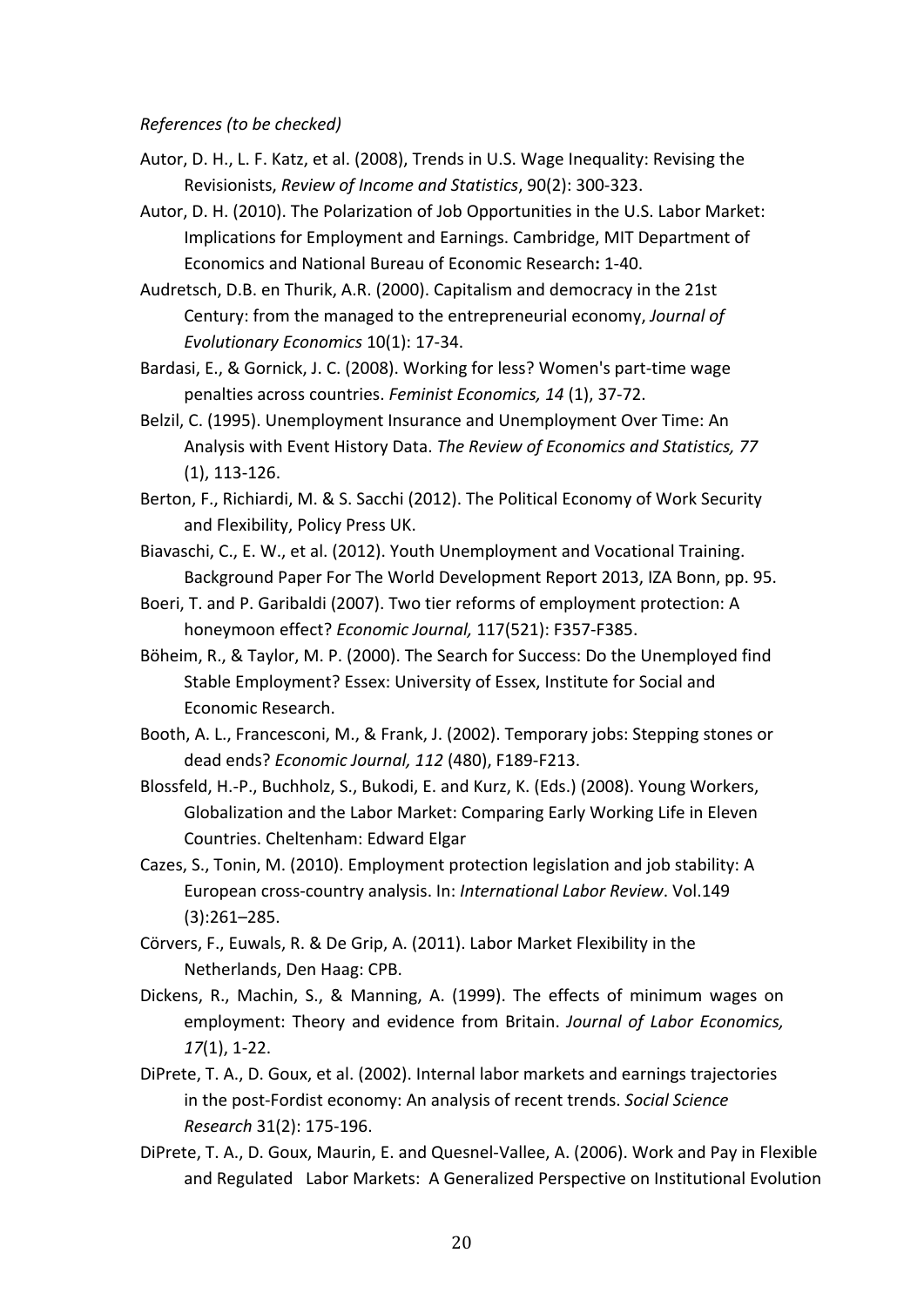and Inequality Trends in Europe and the U.S. *Research in Social Stratification and Mobility,* 24: 322-332.

Eichhorst & Marx (2011).

- Esping-Andersen, G. (1990). The Three Worlds of Welfare Capitalism. Cambridge: Polity Press.
- Falk, A. en E. Fehr (1999). Wage rigidity in a competitive incomplete contract market, Journal of Political Economy, vol. 107, pp. 106-134.
- Fouarge, D., A. de Grip, W. Smits, R. de Vries (2012), Flexible contracts and human capital investments, De Economist, 160: 177-195.
- Gebel, M. (2009). Fixed-Term Contracts at Labor Market Entry in West Germany: Implications for Job Search and First Job Quality. *European Sociological Review* 25(6): 661-675.
- Giesecke, J. (2009). Socio-economic Risks of Atypical Employment Relationships: Evidence from the German Labor Market. *European Sociological Review* 25(6): 629-646.
- Graaf-Zijl, M. de, G. van den Berg en A. Heyma (2011) Stepping stones for the unemployed: the effect of temporary jobs on the duration until (regular) work, Journal of Population Economics, 24(1): 108-137.
- Fouarge, D., & Muffels, R. (2009). Working Part-Time in the British, German and Dutch Labor Market: Scarring for the Wage Career? *Journal of Applied Social Science Studies (Schmoller's Jahrbuch), 129*, 217-226.
- Gallie, D. (2007). Welfare regimes, employment systems and job preference orientations. *European Sociological Review, 23* (3), 279-293.
- Gangl, M. (2006). Scar effects of unemployment: An assessment of institutional complementarities. *American Sociological Review. 71* (6). 986-1013.
- Goldthorpe, J. H. (2002). Globalisation and social class. West European Politics, 25  $(3)$ , 1-28.
- Gregory, M., and Jukes, R. (2001). Unemployment and subsequent earnings: estimating scarring among British men 1984-94. Oxford: University of Oxford.
- Hart, Oliver and Moore, John (1988). Incomplete Contracts and Renegotiation, *Econometrica*, 56(4), pp. 755–785.
- Hall, P. and D. Soskice, Eds. (2001). *Varieties of capitalism: the institutional foundations of comparative advantage.* Oxford, Oxford University Press.
- IMF (2010), World Economic Outlook 2010. Recovery, Risk and Rebalancing, Washington DC: Internation al Monetary Fund.
- Lindbeck, A. & D.J. Snower (1986), Wage setting, unemployment, and insideroutsider relations, American Economic Review, 76(2): 235-239
- Marsden, D. (2010). The growth of extended 'entry tournaments' and the decline of institutionalised occupational labor markets in Britain. CEP Discussion paper.
- Manning, A., & Petrongolo, B. (2008). The part-time pay penalty for women in Britain. *Economic Journal, 118* (526), F28-F51.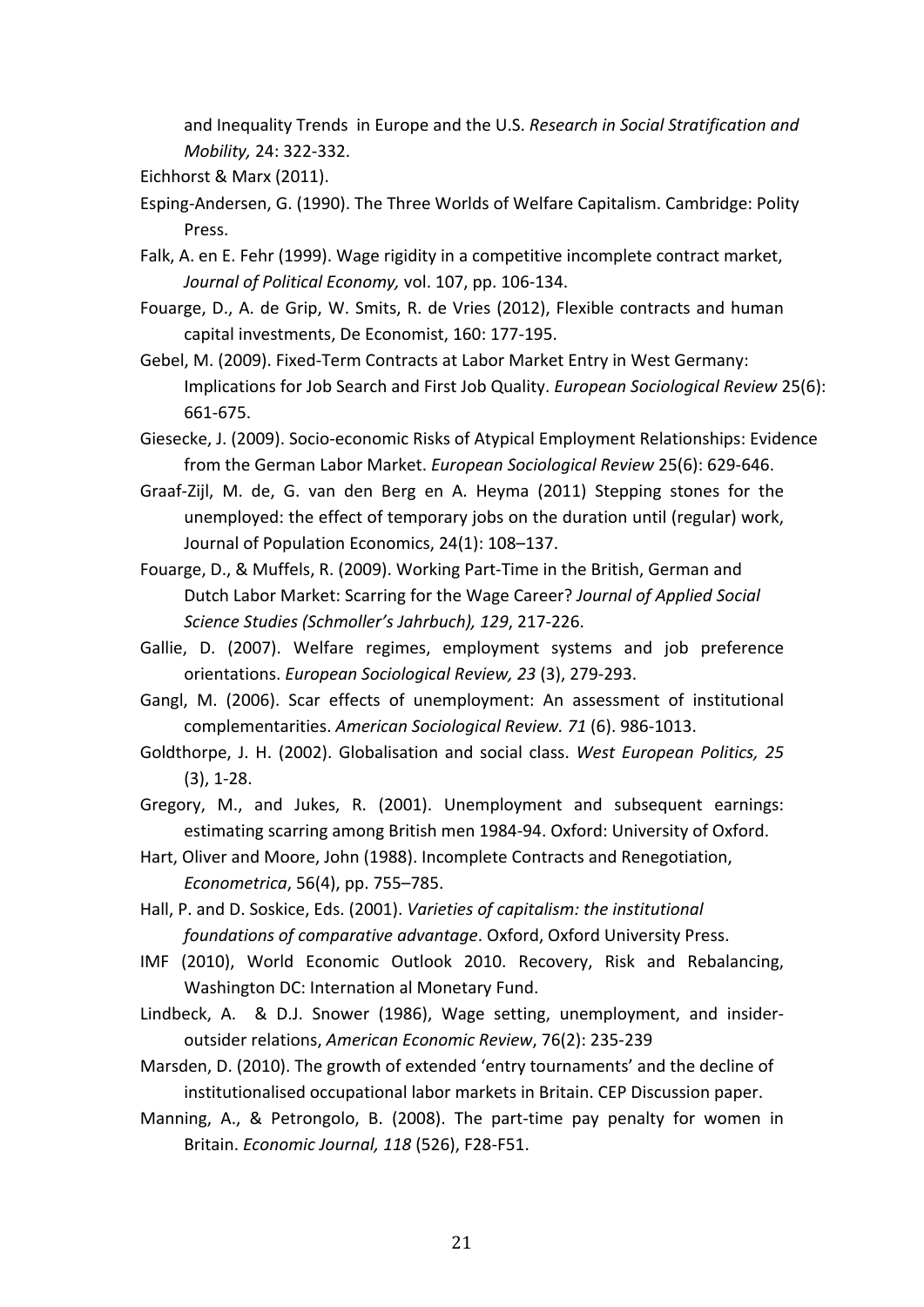- Mooi-Reci, I. & Dekker, R. (forthcoming 2013), Fixed Term Contracts: Short-term Blessings or Long-Term Scars? Empirical Findings from the Netherlands 1980-2000, *British Journal of Industrial Relations*.
- Muffels, R., Ed. (2008), *Flexibility and Employment Security in Europe. Labor Markets in Transition*, Cheltenham, UK: Edward Elgar, 407 p.
- OESO (2011), Divided We Stand, Why Inequality Keeps Rising, Parijs: OESO Publishing.
- Muffels, R. (2012). Low Skill, Life Course Risks and Disadvantage in the Early Career: Youth Income and Employment Security in the British, German and Dutch labor Market. *GUSTO Working Papers WP3, Tilburg University, pp. 42.*
- Muffels, R. (Ed.) (2008). Flexibility and Employment Security in Europe. Labor Markets in Transition. Cheltenham: Edward Elgar, p. 407.
- Muffels, R. and Luijkx, R. (2008). Labor market mobility and employment security of male employees in Europe: 'Trade-off' or 'flexicurity'? Work, Employment and Society, 22, 221-241.
- Nickell, S. (1997). Unemployment and labor market rigidities: Europe versus North-America." *Journal of Economic Perspectives* 11:55-74.
- OECD (2010), Economic Outlook 2010, Moving beyond the job crisis, Parijs: OECD Publishing.
- OECD (2011). Pensions at a Glance 2011: Retirement-Income Systems in OECD and G20 Countries (www.oecd.org/els/social/pensions/PAG).
- OECD (2010). Economic Outlook 2010. Moving beyond the job crisis. Paris: Organization for Economic Cooperation and Develoment.
- Osterman, P. (1996). Broken ladders: Managerial Careers in the New Economy. New York: Oxford University Press.
- Perugini, C. and F. Pompei (2009). Technological change and income distribution in Europe. *International Labor Review* 148(1-2): 123.
- Pissarides, C. (1992). Loss of skill during unemployment and the persistence of employment shocks. *Quarterly Journal of Economics, 107*, 1371-1391.
- Preis, M. J. (2004). Persistence of Employment Fluctuations: A Model of Recurring Job Loss. Review of Economic Studies, 71, 193-215.
- Ruhm, C. J. (1991). Are workers permanently scarred by job displacement? *American Economic Review, 81* (1), 319-325.
- Ryan, P. (2001). The School-to-Work Transition. The Journal of Economic Literature, *39*(1), 34-92.
- Scherer, S. (2004). Stepping-stones or traps? The consequences of labor market entry positions on future careers in West Germany, Great Britain and Italy. *Work Employment and Society, 18* (2), 369-394.
- Schmid, G. and Gazier, B. (eds.) (2002). The Dynamics of Full Employment: Social Integration Through Transitional Labor Markets. Cheltenham, UK and Brookfield, US: Edward Elgar.